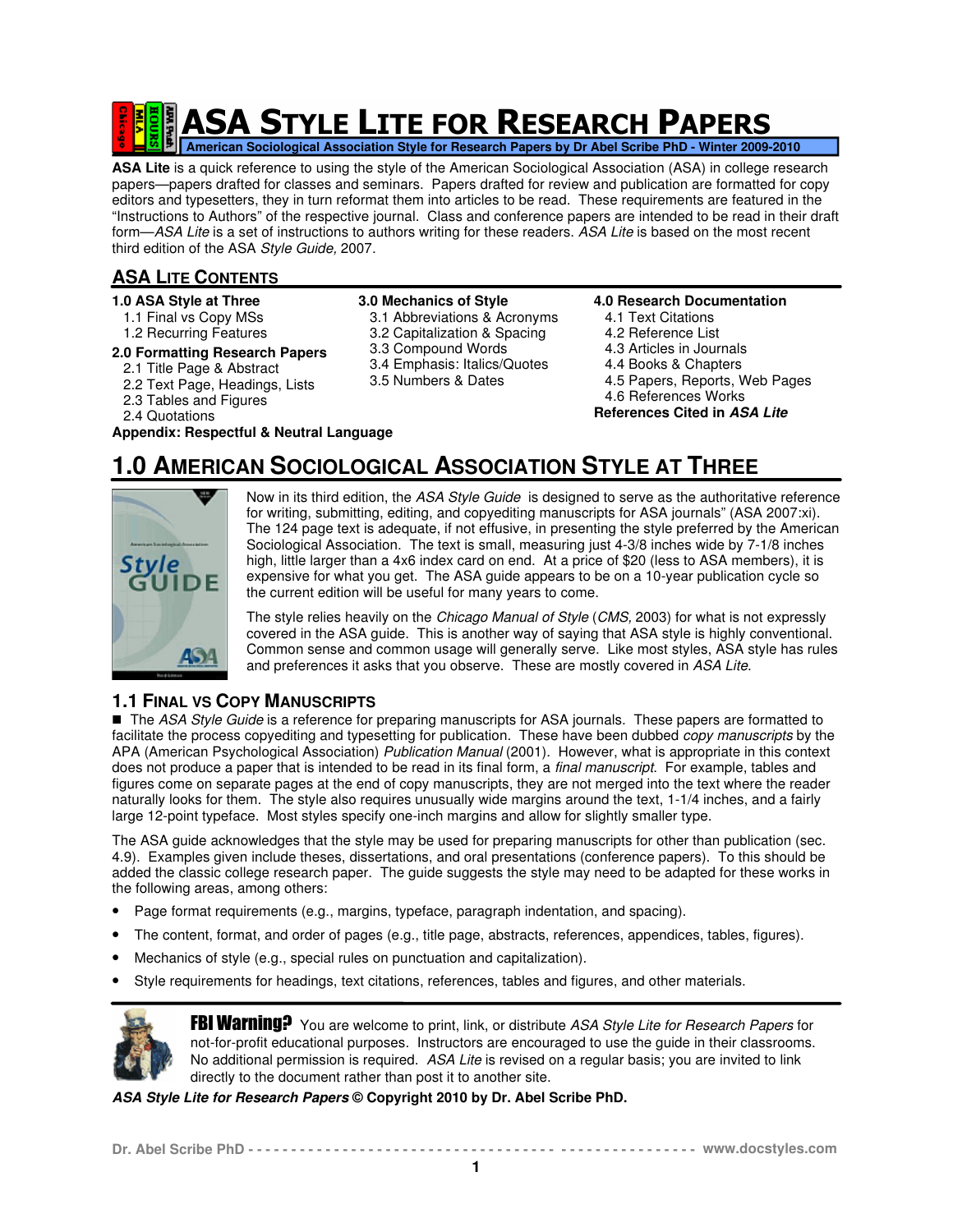**These suggestions** have been adopted by ASA Lite, though in a minimalist fashion. The adjustments to the style are mostly common sense to produce a paper that is clearly in ASA style, without it appearing as a rough draft or copy manuscript. For example, the title page in a copy manuscript for publication does not carry the abstract, which is on the following page. This is to allow the title page (with the author's name) to be torn off to preserve anonymity in the review process. Since this is not necessary for papers submitted for class work or a conference (final manuscripts), the two separate pages are more conveniently merged into a single page. The abstract (if there is one) appears on the title page, margins have been narrowed, block paragraph line spacing is used throughout, tables and figures are embedded in the text, space twice after punctuation at the end of sentences.

**2**

**If you are writing for publication** buy the ASA Style Guide and follow the "Instructions for Authors" of the respective journal. If you are writing for a class or conference, ASA Lite will guide you to produce a paper with features familiar to those who read and study the research literature presented in ASA journals.

# **1.2 RECURRING FEATURES**

 Most style features are specific to to the various parts of drafting a paper: writing the text, formatting the pages, and preparing references. A few features cross these boundaries.

**Capitalization.** A feature common to all parts of the text is the style of capitalization. Some titles in the text and in references, and some headings, are set in heading caps, a term derived from headline style capitalization for its origin in newspaper publication. There are no headlines in research writing though titles and headings abound rendering the derived term more meaningful. Instructions as to what to capitalize vary with the style, ASA style "capitalize[s] the first character of all words in a heading or title except prepositions (of, into, between, through), articles (a, an, the), and coordinating conjunctions (and, but, or)" (ASA 2007:29). The alternative style is sentence capitalization, which is self-explanatory. The Chicago Manual of Style (2003) notes:

Headline style. The conventions of headline style, admittedly arbitrary, are governed by a mixture of aesthetics, . . . emphasis, and grammar. Some words are always capitalized; some are always lowercased (unless used as the first or last word in a title [or heading]); others require a decision.

If you are not sure what grammatical function a word is performing (or even if you are), try reading it aloud: if you would stress the word, capitalize it; if not, lowercase it.

Sentence style. In sentence-style capitalization only the first word in a title [or heading], the first word in a subtitle, and any proper names are capitalized. This style is commonly used in reference lists [but not in ASA style]. (Pp. 366-367)

**Block paragraph text spacing.** A copy manuscript is double-spaced throughout. A paper is easier to read when portions of the text are single-spaced, but double-spaced from the rest of the text. This is most familiar with longer quotations, block quotes, but is also aptly applied to titles and headings, tables and figure captions, abstracts and references.

**A typeface (font)** should be selected to make your paper easy to read. The ASA Style Guide calls for a 12-point font. This is probably too large for most student papers. A 10-point font is more appropriate. The size of a font and the contrast presented on the printed page are related. A smaller font can be used with crisp black lettering on a bright white page. If the lettering fades from black to gray, use a larger font. If a high brightness (80+) 20-pound paper is not available, use a larger font.

A serif typeface is *required*. This is a typeface with small cross bars on the letters. The ASA guide specifies a Times New Roman (or Times) typeface (2007:88). This paragraph is in a 12 point Times typeface. The rest of the text is in 9-point helvetica, a sans serif font (PDF version of *ASA Lite* only).

**Consistency.** Styles impose consistency to research writing. On occasion, a style can become so exhaustively documented that its style guide becomes virtually unusable. There is a limit to the level of detail that a writer can comfortably master. ASA Lite seeks to find that level and go no further. When a feature is not covered you may consult the ASA Style Guide or the Chicago Manual of Style, of use your own best judgment. It is essential, though, that you be consistent with a usage throughout your paper.

**Priorities.** It is absolutely essential to get your references right. The nuances of the format are less important than the accuracy of the information. When writing for publication you should expect the editor to verify all URLs and links to online sources. They must work. If an online source has been deleted it is no longer a reference.

Data presented must be accurate. The ASA guide is sadly silent about how precise numbers are to be presented. The world has generally adopted the metric system for presenting precise numbers, more formally known as the International System of Units, or SI (from the French Le Système International d'Unités). A brief introduction is included in ASA Lite along with a reference to a free guide online in portable document format (pdf).

Content outweighs style, but poor presentation casts doubts on the competence of the writer, and the veracity of the content.

|--|--|--|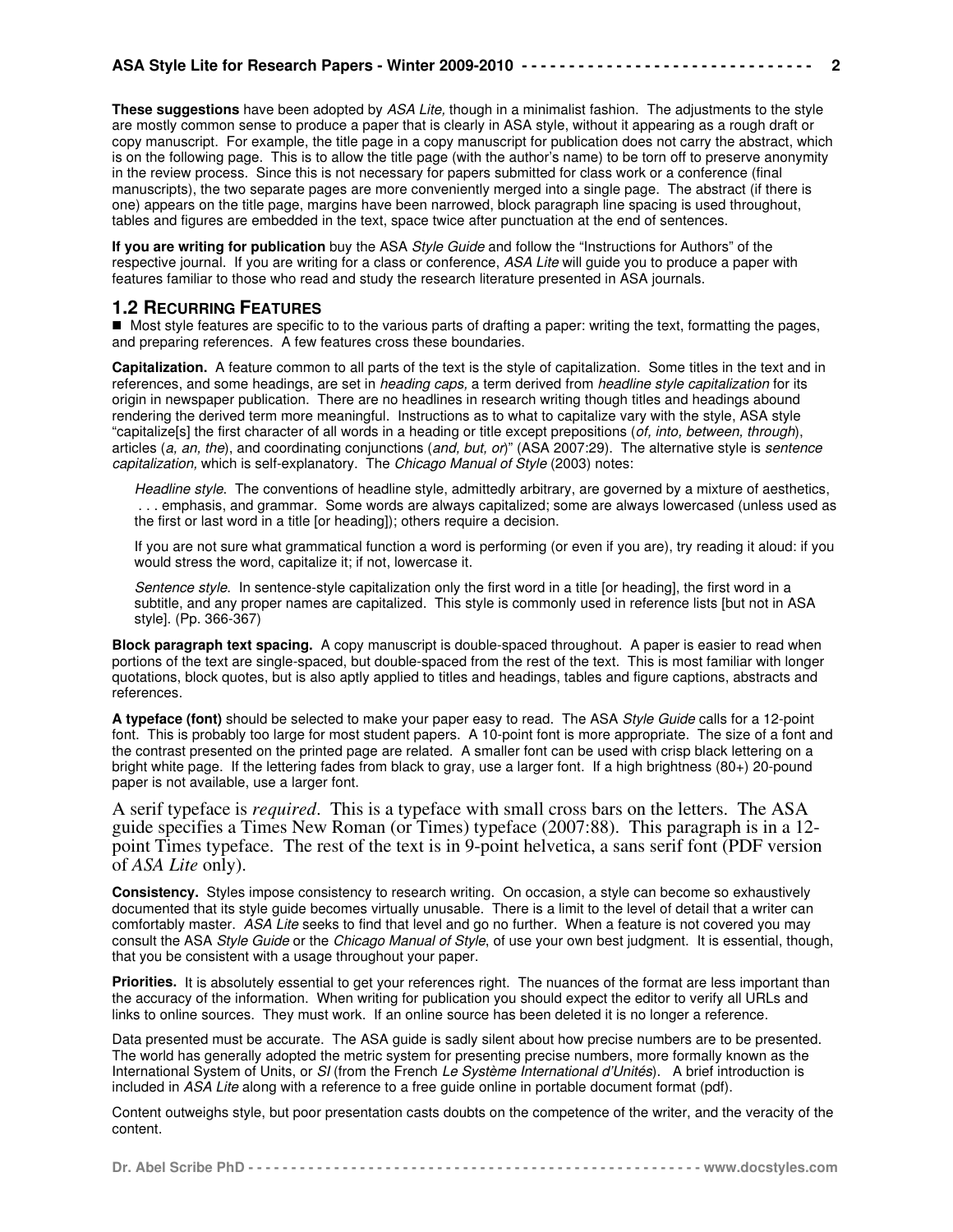# **2.0 FORMATTING RESEARCH PAPERS**

Research styles place a great emphasis on the clarity of presentation. Anything that might introduce ambiguity should be avoided. For example, a ragged right margin is required. That is, the text is not aligned or justified to the right margin. This is done so that hyphens are not introduced to break words to fit across lines. Hyphens may add meaning to a word or phrase, or a be typographical convenience to be avoided.

|                    | Use Serif Typeface (Times)                                                                                                                                                                                                                                                                                                                                                                                                                                                                                                        |                                                                             |       |                      |               |                       |
|--------------------|-----------------------------------------------------------------------------------------------------------------------------------------------------------------------------------------------------------------------------------------------------------------------------------------------------------------------------------------------------------------------------------------------------------------------------------------------------------------------------------------------------------------------------------|-----------------------------------------------------------------------------|-------|----------------------|---------------|-----------------------|
|                    |                                                                                                                                                                                                                                                                                                                                                                                                                                                                                                                                   |                                                                             |       | Page Header & Number |               |                       |
|                    | <b>Research Papers in Sociology</b>                                                                                                                                                                                                                                                                                                                                                                                                                                                                                               |                                                                             |       |                      |               | 2                     |
|                    |                                                                                                                                                                                                                                                                                                                                                                                                                                                                                                                                   |                                                                             |       |                      | Ragged Margin |                       |
|                    |                                                                                                                                                                                                                                                                                                                                                                                                                                                                                                                                   | <b>Research Papers in Sociology:</b><br>An Introduction to Style and Format |       |                      |               | Abbreviation          |
| Numbers            | The style required for publication in American Sociological Association (ASA) journals                                                                                                                                                                                                                                                                                                                                                                                                                                            |                                                                             |       |                      |               | <b>Italics</b>        |
|                    | is documented in the current third edition of the ASA Style Guide (2007). Compared to other                                                                                                                                                                                                                                                                                                                                                                                                                                       |                                                                             |       |                      |               |                       |
|                    | popular research styles, such as that of the American Psychological Association, ASA style is                                                                                                                                                                                                                                                                                                                                                                                                                                     |                                                                             |       |                      |               |                       |
|                    | simple, uncluttered and easy to use. This may be due in part because "The Chicago Manual of                                                                                                                                                                                                                                                                                                                                                                                                                                       |                                                                             |       |                      |               | Quotation<br>Citation |
|                    | Style is the primary reference on which it is based" (ASA 2007:xi). The Chicago Manual                                                                                                                                                                                                                                                                                                                                                                                                                                            |                                                                             |       |                      |               |                       |
|                    | of Style (CMS) in turn is a barometer of conventional usage, that is, a guide to common sense in                                                                                                                                                                                                                                                                                                                                                                                                                                  |                                                                             |       |                      |               |                       |
|                    | writing American English. The ASA Style Guide (2007) affirms these goals:                                                                                                                                                                                                                                                                                                                                                                                                                                                         |                                                                             |       |                      |               |                       |
| <b>Block Quote</b> | The ASA Style Guide emphasizes formal, objective, orderly, and grammatically sound<br>expression. For example, writers should generally avoid writing in the first person,<br>injecting opinion, overstating claims, and overwriting. They should use the active voice,<br>maintain consistency in grammatical constructions, be concrete and specific, aim for<br>creative but smooth composition, and follow standard usages and conventions. Scholarly<br>writing should reflect both intellectual and stylistic rigor. (P. 2) |                                                                             |       |                      |               | Citation              |
|                    | ▶FIRST LEVEL-HEADING IN FULL CAPS                                                                                                                                                                                                                                                                                                                                                                                                                                                                                                 |                                                                             |       |                      |               |                       |
|                    | Do not begin a paper with the heading <i>Introduction</i> , it is understood that all papers begin                                                                                                                                                                                                                                                                                                                                                                                                                                |                                                                             |       |                      |               |                       |
|                    | with an introduction. The style provides for three levels of headings.                                                                                                                                                                                                                                                                                                                                                                                                                                                            |                                                                             |       |                      |               |                       |
| Headings           | Second-Level Heading in Heading Caps and Italics + Heading Caps                                                                                                                                                                                                                                                                                                                                                                                                                                                                   |                                                                             |       |                      |               |                       |
|                    | Some ASA journals do not indent the first paragraph after a heading. You may elect to                                                                                                                                                                                                                                                                                                                                                                                                                                             |                                                                             |       |                      |               |                       |
|                    | do the same, but be consistent throughout the text!                                                                                                                                                                                                                                                                                                                                                                                                                                                                               |                                                                             |       | -Sentence caps       |               | <b>Italics</b>        |
|                    | Third-level heading in sentence caps and italics. These headings are known as run-in or                                                                                                                                                                                                                                                                                                                                                                                                                                           |                                                                             |       |                      |               |                       |
|                    | paragraph headings. They need not be complete sentences and must end with a period or                                                                                                                                                                                                                                                                                                                                                                                                                                             |                                                                             |       |                      |               |                       |
|                    | other appropriate punctuation. Tables are minimally discussed in the ASA Style Guide.                                                                                                                                                                                                                                                                                                                                                                                                                                             |                                                                             |       |                      |               |                       |
|                    | Table 1. Doctorate Degrees Conferred in Selected Fields: United States 1980-2000 <sup>a</sup>                                                                                                                                                                                                                                                                                                                                                                                                                                     |                                                                             |       |                      |               |                       |
|                    | Field                                                                                                                                                                                                                                                                                                                                                                                                                                                                                                                             | 1980                                                                        | 2000  | % Change % Male      |               |                       |
|                    | Computer Science & Engineering                                                                                                                                                                                                                                                                                                                                                                                                                                                                                                    | 2,747                                                                       | 6,167 | 55.5                 | 84.4          |                       |
| Table              | Education                                                                                                                                                                                                                                                                                                                                                                                                                                                                                                                         | 7,314                                                                       | 6,830 | $-6.6$               | 35.4          |                       |
|                    | Psychology                                                                                                                                                                                                                                                                                                                                                                                                                                                                                                                        | 3,395                                                                       | 4,095 | 27.0                 | 32.6          |                       |
|                    | Social Science & History                                                                                                                                                                                                                                                                                                                                                                                                                                                                                                          | 3,230                                                                       | 4,095 | 26.8                 | 59.8          |                       |
|                    | <sup>a</sup> Bureau of the Census 2002: Table 280.                                                                                                                                                                                                                                                                                                                                                                                                                                                                                |                                                                             |       | <b>Heading Caps-</b> | Ľ.            |                       |
|                    | Refer to recent issues of the American Sociological Review or the Chicago Manual of Style for                                                                                                                                                                                                                                                                                                                                                                                                                                     |                                                                             |       |                      |               |                       |
|                    | more information.                                                                                                                                                                                                                                                                                                                                                                                                                                                                                                                 |                                                                             |       |                      |               |                       |
|                    |                                                                                                                                                                                                                                                                                                                                                                                                                                                                                                                                   |                                                                             |       |                      |               |                       |
|                    |                                                                                                                                                                                                                                                                                                                                                                                                                                                                                                                                   |                                                                             |       |                      |               |                       |
|                    |                                                                                                                                                                                                                                                                                                                                                                                                                                                                                                                                   |                                                                             |       |                      |               |                       |
|                    |                                                                                                                                                                                                                                                                                                                                                                                                                                                                                                                                   |                                                                             |       |                      |               |                       |

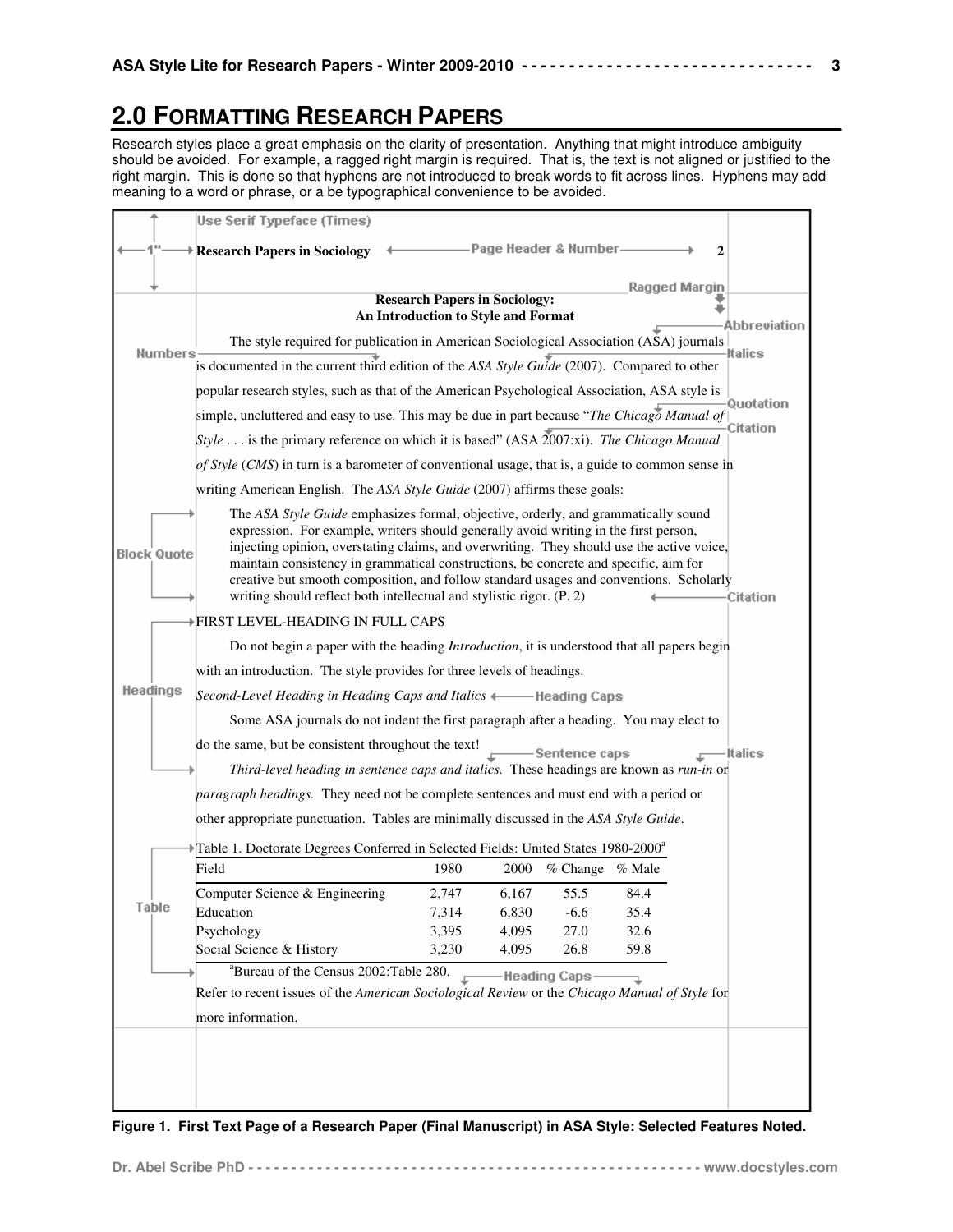# **2.1 TITLE PAGE & ABSTRACT**

■ College papers are not subject to anonymous review. Therefore, an abstract can be combined with author information on the title page. Abstracts may not be needed or useful for shorter papers, but an abstract will impress most instructors. An abstract is limited to 200 words in a single paragraph in ASA style. It should briefly explain the problem investigated, why it matters, how it was studied (method), and what you found (results).

**4**

Page Headers. Copy manuscripts carry a running head on every page. This becomes the page header in college papers. The running head for publication is an abbreviated short title header--no more than 50 characters--that will be placed at the top of each page when the paper is published in a journal. It is omitted from the title page of college papers where it is redundant, and set in heading caps to conform with other headings in the paper (it is placed in full caps when writing for publication).

**Page Numbers.** Every page should be numbered consecutively through the paper, including the title page and any appendices. On the title page of college papers the page number is placed at the bottom center of the page.

**Title Footnote.** When writing for publication a title footnote marked with an asterisk gives the name of the corresponding author, their address and contact information. It also includes any information on grant support and acknowledgements. This is not likely to be needed on most college papers.

**Line Spacing.** Copy manuscripts for publication are double-spaced throughout; the ASA also require uncommonly wide margins. This is to give room for editors to mark up the copy. A more concise format is preferred for final manuscripts where such empty space is mostly wasted. The block spacing shown single-spaces blocks of text title, author information, heading, abstract, title footnote—while double-spacing between the blocks.

| *Title footnote: Name, address, and e-m<br>for the corresponding author; acknowle<br>credits, research grant information.<br>*Title footnote: Name, address, and e-mail address for the<br>corresponding author; acknowledgements, credits,<br>1<br>research grant information. | <b>Centered Title in Heading Caps a</b><br>Font Single-Spaced on the Pa<br>Author M. Lastname<br>University Affiliation<br>[Course - Date] | <b>Centered Title in Heading Caps and Bold</b><br>Font Single-Spaced on the Page*<br>Abel Scribe<br>Department of Arcane Studies<br><b>Transcendental College</b><br>April 1, 2010<br><b>Abstract</b><br>An abstract is not too common in student papers, but<br>required when submitting any paper for publication in an<br>American Sociological Association journal. This is a<br>good feature for students, especially graduate students, to<br>emulate in their work. An abstract is a brief concise<br>description of the research: what you were looking for,<br>why, how you went about it, and what you found. Absent<br>an abstract, proportion the title and author block on the<br>page. An abstract in limited to two hundred words<br>presented in a single paragraph. Avoid using<br>abbreviations and numerals. |
|---------------------------------------------------------------------------------------------------------------------------------------------------------------------------------------------------------------------------------------------------------------------------------|--------------------------------------------------------------------------------------------------------------------------------------------|---------------------------------------------------------------------------------------------------------------------------------------------------------------------------------------------------------------------------------------------------------------------------------------------------------------------------------------------------------------------------------------------------------------------------------------------------------------------------------------------------------------------------------------------------------------------------------------------------------------------------------------------------------------------------------------------------------------------------------------------------------------------------------------------------------------------------------|
|                                                                                                                                                                                                                                                                                 |                                                                                                                                            |                                                                                                                                                                                                                                                                                                                                                                                                                                                                                                                                                                                                                                                                                                                                                                                                                                 |

**Figure 2. Title Pages in the Style of the American Sociological Association.**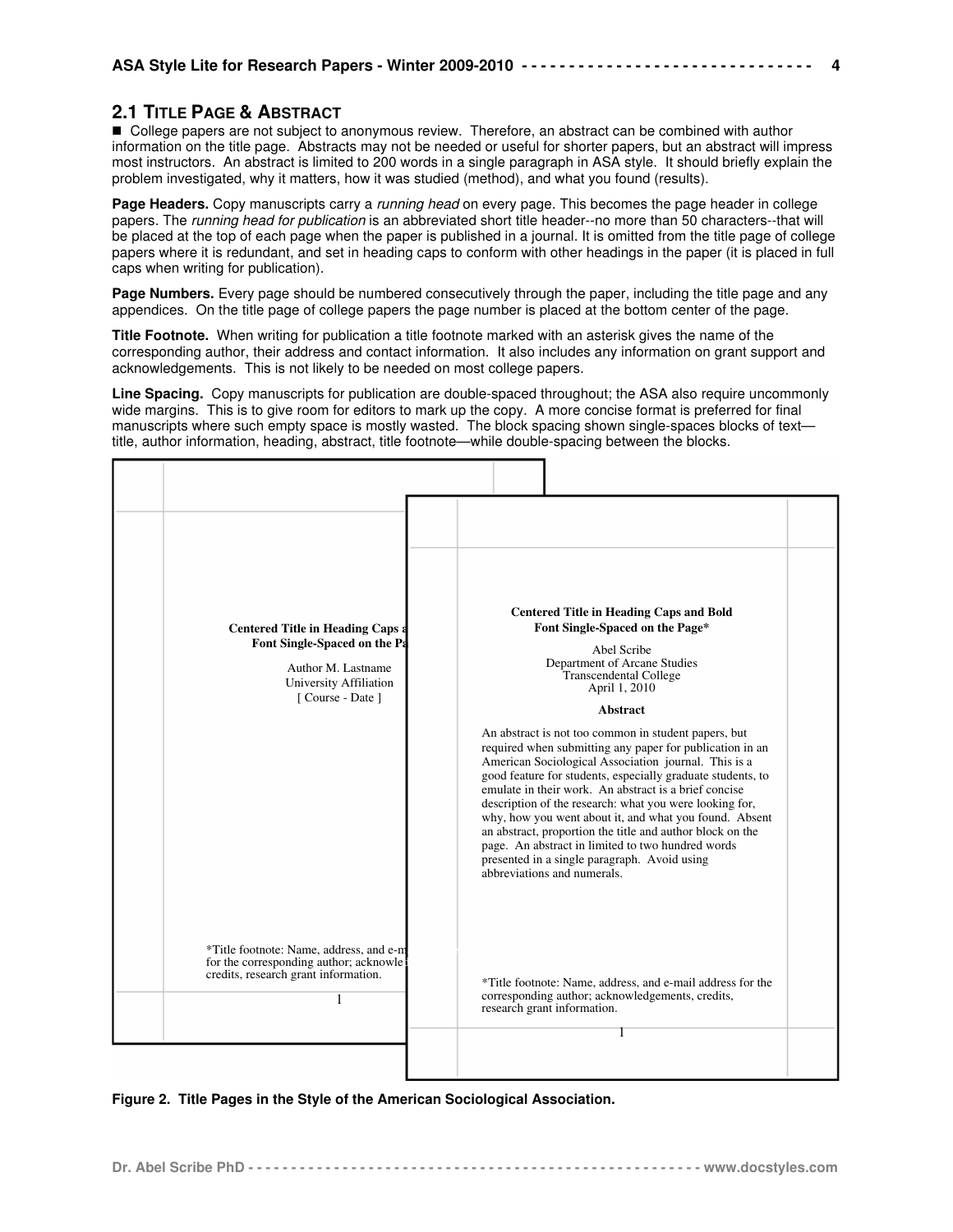# **2.2 FIRST TEXT PAGE WITH HEADINGS & LISTS**

■ "Begin the text of a manuscript on a new page headed by the manuscript title" (ASA 2007:44). The ASA Style Guide (2007:82) shows the title in a bold font. It is centered on the page with long titles single-spaced.

## **Page Format**

- Margins must be at least one inch on all four sides of the page, wider left if the paper is to be bound. For shorter papers do not use a binder, a single staple in the upper left corner makes the paper easier to read. When writing for publication "[c]reate margins of 1.25 inches on all four sides to allow room for the editor's or copyeditor's marks" (ASA 2007:88).
- Page header & page number. The page header is an abbreviated title in heading caps (every major word is capitalized). This is the revised running head found in copy manuscripts (ASA 2007:81-82). The page header goes inside the top margin a half inch above the text, next to the *left* margin. The page number aligns with the right margin; on the title page the number is centered at the bottom or omitted.

 $\mathbb{R}^{\mathbb{S}^{\infty}}$  Number all pages consecutively--starting with the title page--whether the page number is shown or not.

|                      | Research Papers in Sociology<br>2                                                                              |  |
|----------------------|----------------------------------------------------------------------------------------------------------------|--|
| <b>Title</b>         | <b>Research Papers in Sociology:</b><br>Main Title Repeated on the First Page                                  |  |
|                      | Do not begin a paper with the heading <i>Introduction</i> . It is understood that all papers begin             |  |
|                      | with an introduction (ASA 2007:44). Indent every paragraph; special rules apply for block quotes.              |  |
|                      | Level 1→ FIRST LEVEL HEADING IN FULL CAPS                                                                      |  |
|                      | The first-level heading with full capitalization is an ASA trademark. The style is adapted                     |  |
|                      | for college papers, with sensible changes to make the papers easier to read.                                   |  |
|                      | <b>Level 2</b> Second-Level Heading in Heading Caps and Italics                                                |  |
|                      | "Capitalize all words except prepositions $(of, into, between, through)$ , articles $(a, an, the)$ ,           |  |
|                      | and coordination conjunctions (and, but, or)" (ASA 2007:44).                                                   |  |
| Level $3\rightarrow$ | Third-level heading in sentence caps and italics. These are called run-in or paragraph                         |  |
|                      | <i>headings</i> . They need not be complete sentences but must end with a period or other punctuation.         |  |
|                      | The text immediately follows. Numbered lists (seriation or enumeration) add additional                         |  |
| List-                | $\rightarrow$ organization to a paper. Lists are introduced by a phrase followed by a colon to: (1) amplify or |  |
|                      | summarize points, (2) introduce the following text without using tedious bridge paragraphs, (3)                |  |
|                      | with the points separated by commas or semicolons (ASA 2007:20).                                               |  |

#### **Figure 3. First Text Page with Headings and Lists.**

## **Text Format**

- Typeface. "Text must be in 12-point Times New Roman (Times is also acceptable)" (ASA 2007:82). This is a serif typeface, a typeface with small cross bars on the letters—Times Roman and Courier are common examples. A smalles font may be more appropriate for final manuscripts (e.g., 10-pont).
- Ragged right margin? Avoid using the automatic hyphen feature [of you word processor]. Do not right-justify text" (ASA 2007:82). An unjustified right margin is called a ragged right margin for its appearance on the page. Do not hyphenate words at the ends of lines, do not justify the right margin, leave it ragged.
- Indent all text paragraphs--except the abstract and the first paragraph in a block quote--one-half inch. Hanging indents in references are also indented one-half inch. There are special rules for paragraphs in block quotes.
- Block spacing? "Block quotes may be single-spaced" (ASA 2007:82). Double space the text, but single space titles and subheadings, table titles and figure captions, references (but double-spacing between references), footnotes, and long quotations.
- "Use only one space after all punctuation (including between sentences). Periods and colons should not be followed by two spaces" (ASA 2007:17). However, spacing twice after sentences improves readability. Be consistent! Space once after initials--but not inside abbreviations--for example, the initials in Tolkein, J. R. R. are spaced, but the U. in U.S. is not.

**5**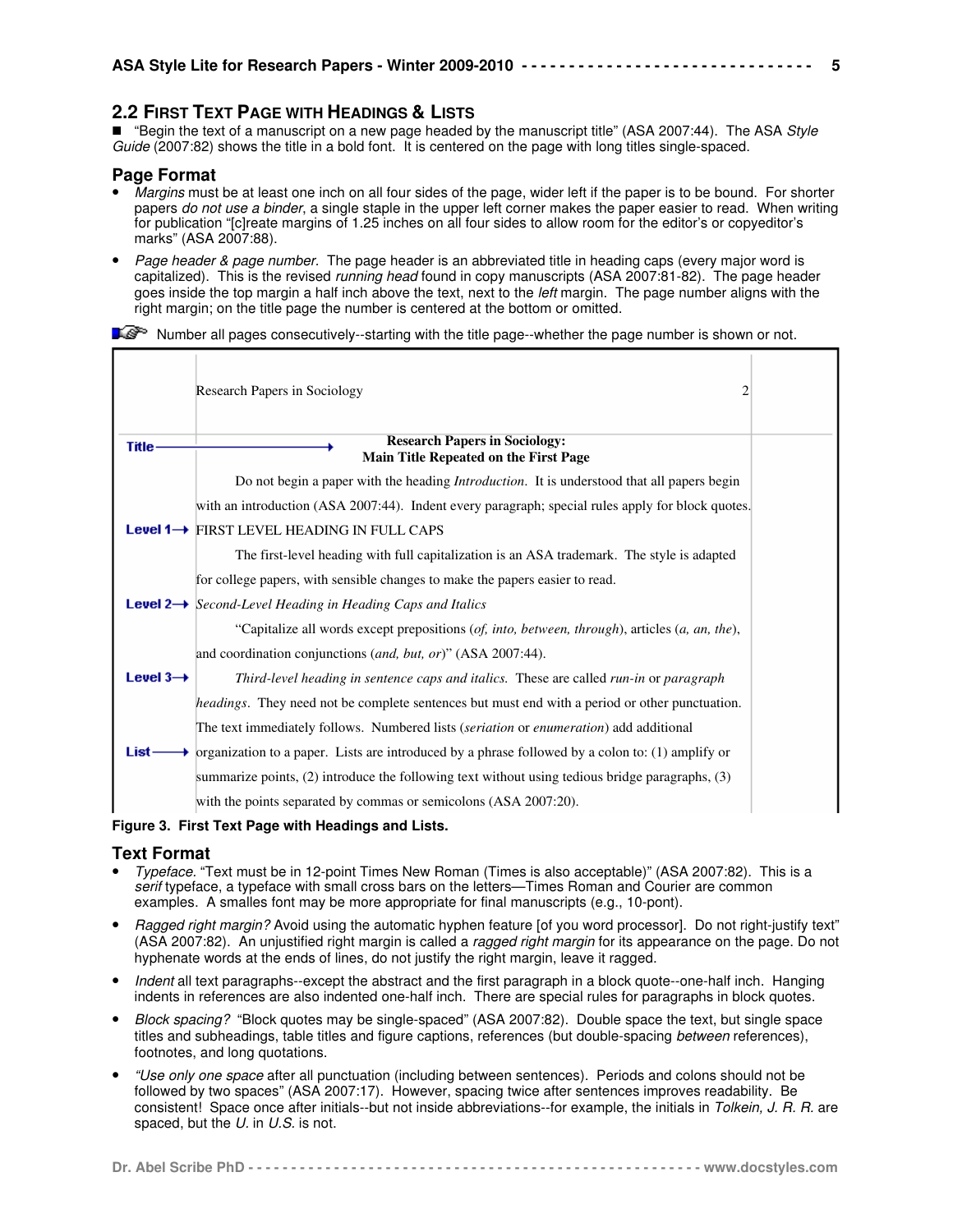## **Headings**

"Subheadings should clearly indicate the organization of the content of the manuscript. Generally, three heading levels are sufficient for a full-length article" (ASA 2007:44). Only three levels are provided by the style.

- 1. THE FIRST-LEVEL HEADING is presented in full caps aligned with the left margin.
- 2. The Second-Level Heading is presented in heading caps and italics aligned with the left margin.
- 3. The third-level heading is in sentence caps and italics indented and inserted before a paragraph.

Heading caps "capitalize the first character of all words in a heading or title except prepositions (of, into, between, through), articles (a, an, the), and coordinating conjunctions (and, but, or)" (ASA 2007:29). The American Sociological Review does not indent the first paragraph following first- or second-level headings. Be consistent!

## **Lists (Enumeration, Seriation)**

"Lists of important points are often numbered in the text. Such lists typically are introduced by an independent clause followed by a colon and then by a series of numbered statements" (ASA 2007:20). Lists come in two forms: (1) text lists like this are numbered in the text, while (2) paragraph lists number a series of paragraphs. The ASA Style Guide is silent about paragraph lists, the text form being more common.

# **2.3 TABLES & FIGURES**



**Figure 4. Tables and Figures.**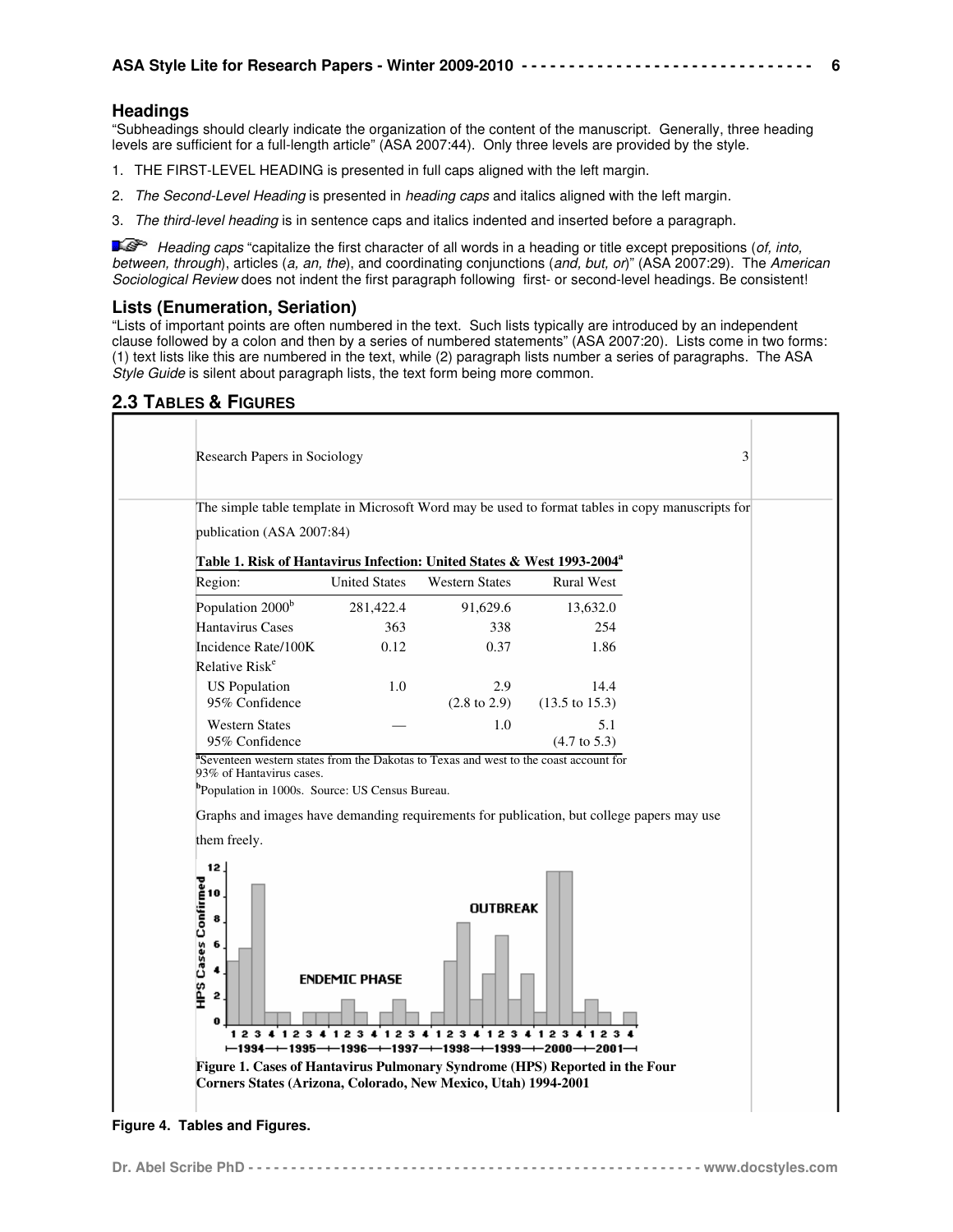## **Tables**

A universal format has emerged for the presentation of tables. This is covered in great detail in the American Psychological Association (APA) Publication Manual (2009) and the Chicago Manual of Style (2003). Better yet, emulate what you find in recent ASA journal articles.

• Place tables close to where they are first mentioned in your text, but do not split a table across pages. (Tables in papers submitted for review or publication are placed on separate pages at the end of the paper.)

**7**

- Label each table beginning with the table number followed by a description of the contents in bold font.
- Use a table template in your word processor both for college papers and publication. A simple format is best.
- The ASA Style Guide is silent about line spacing in tables, but other styles accept single-spaced tables.
- Each row and column must have a heading. Abbreviations and symbols (e.g., "%" or "nos.") may be used.
- Do not change the number of decimal places or units of measurement within a column. Place a zero before the decimal point when numbers are less than one. Write "0.23" not ".23" *unless* the number is a statistic that cannot be larger than one, for example a correlation  $r = .55$ , or a probability  $p < .01$ .
- Notes follow the word Notes: (in italics) at the bottom of the table. General notes come first followed by footnotes and ending with probability notes.
- Footnotes are labeled "a, b, c, etc." set in supercript. They explain specific details.
- Probability notes follow footnotes. "Use asterisks  $*$ ,  $**$ , and  $***$  to indicate statistical significance at the  $[p \prec .xx]$ .05, .01, and .001 levels, respectively" (ASA 2007:60).

## **Figures**

A "figure" may be a chart, drawing, graph, map, or photograph. Research journals do not like to publish figure because their are costly to produce. The requirements are also demanding. What works in a word processor will not necessarily work in publication. The ASA Style Guide (2007) instructs authors to:

[u]se at least 300 dpi resolution for grayscale (not CMYK); use at least 600 dpi resolution for line art (1200 dpi is preferred). Do not send 72 dpi "screen shots" or Web gifs because while they appear clear on a computer screen, they will reproduce very badly in print form. (P. 86)

 $\blacktriangleright$  A caption appears below the figure explaining what it is. A legend appears within the figure, for example, to label the axes of a graph.

# **2.4 QUOTATIONS**

**Direct quotations** in the text, run-in quotes, must be placed in quotation marks; longer quotes are indented and set off as *block quotes*. All quotes must include a citation to the source document. A quotation must copy not only the wording of the original, but the spelling, capitalization, and internal punctuation as well.

- When the author's name is introduced in the text, the page number follows the quotation. Smith (1999) reported that "the creature walked like a duck and quacked like a duck" (p. 23). The abbreviation "p." for page ("pp." for pages) is lower cased (uppercased with block quotes).
- Without an introductory phrase, the author, date, and page are placed together. For example—It was reported that "the creature walked like a duck and quacked like a duck" (Smith 1999:23). There is no space after the colon in the full citation.

**Block quotes** are used with longer quotations, 50 words or more (ASA 2007:25). Block quotes are continuously indented from the left margin one-half inch, may use a smaller font than the normal text font (e.g. a 10 point block quote in a 12 point text). "Block quotes may be single-spaced" (ASA 2007:88). Do not place block quotes inside quotation marks.

An introductory phrase in the text is followed by a colon. For example, according to the ASA (1997) Style Guide:

Block quotations are presented in smaller type and are set off in a separate, indented paragraph. Block quotations should not be enclosed in quotation marks. . . . Note: The author, date, and/or page number follows the period in a block quote. In a block quote the "P" for page is capitalized when the page number is cited alone without the author and date information**.** (P. 21)

Without the introductory phrase:

Block quotations are presented in smaller type and are set off in a separate, indented paragraph. Block quotations should not be enclosed in quotation marks. . . . Note: The author, date, and/or page number follows the period in a block quote. In a block quote the "P" for page is capitalized when the page number is cited alone without the author and date information**.** (ASA 1997:21)

The abbreviation "P." for page ("Pp." for pages) is *uppercased* after a block quote. A citation follows the period or other ending punctuation. Example, <block quote here>**.** (Pp. 20-21) **<No Punctuation Here!**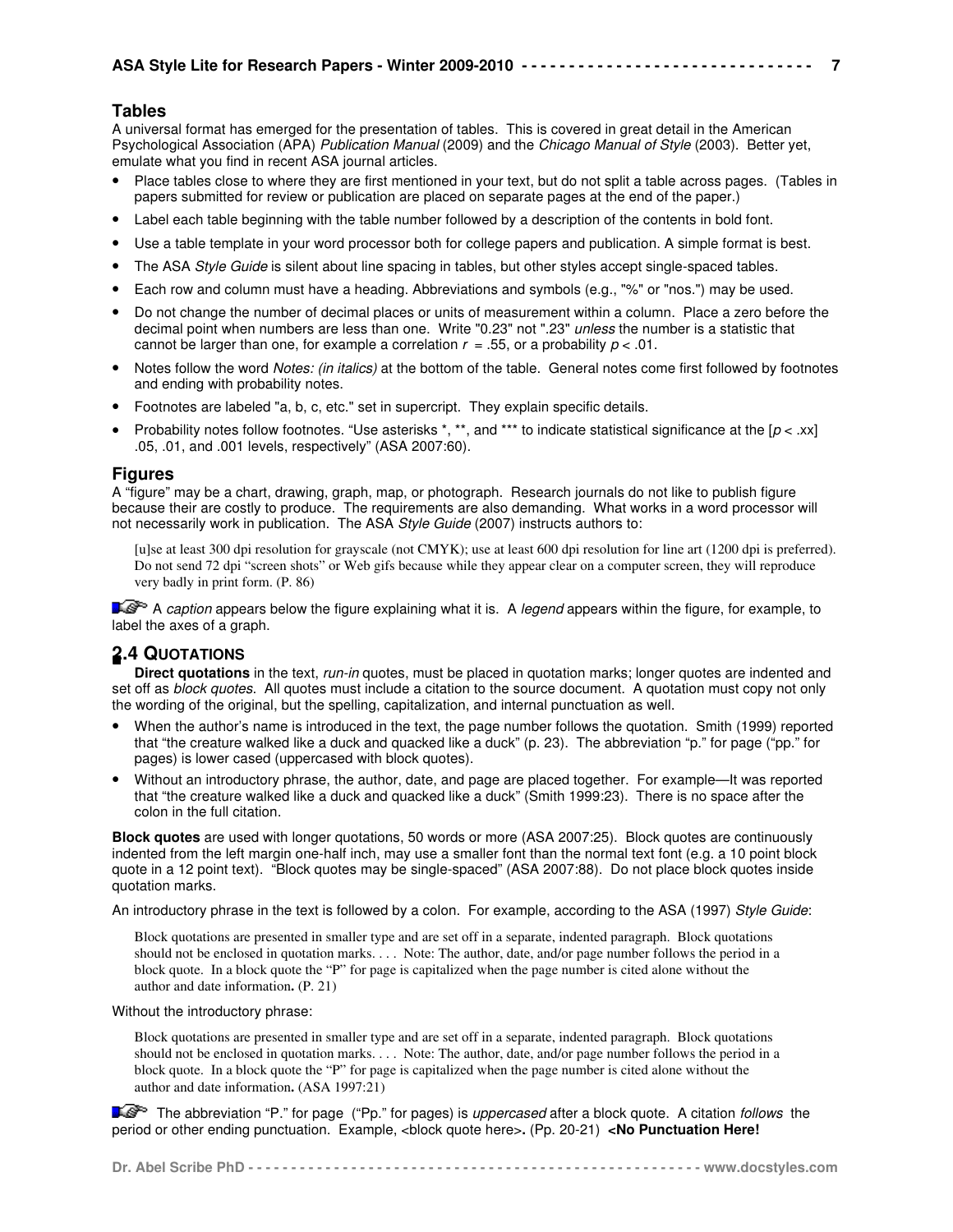| Research Papers in Sociology                                                                                                                                                                                                                                                                                                                                                                                                                                                                                                                                                            | 4 |
|-----------------------------------------------------------------------------------------------------------------------------------------------------------------------------------------------------------------------------------------------------------------------------------------------------------------------------------------------------------------------------------------------------------------------------------------------------------------------------------------------------------------------------------------------------------------------------------------|---|
| "Quotations in text begin and end with quotation marks; the author, date, and/or page<br>numbers follow the end-quote and precede the period" (ASA 2007:25). Every direct quote requires<br>a citation. Longer quotes, "generally, 50 words or more," are set off as block quotes (ASA)<br>2007:25). These are indented from the left margin and single-spaced. Quotation marks are not                                                                                                                                                                                                 |   |
| used; the quote is usually introduced with a short phrase followed by a colon. For example, the<br>ASA Style Guide (2007) notes:                                                                                                                                                                                                                                                                                                                                                                                                                                                        |   |
| The American Heritage Dictionary of the English Language $(2000) \dots$ provides suggestions<br>for gender-neutral language in a usage note the follows the entry for $he \dots$ . The<br>classification and terminology of race and ethnicity are complex and have changed over time.<br>Avoid racial and ethnic stereotyping of groups. Authors using racial and ethnic terms should<br>aim to be as specific and precise as possible when identifying a person's origin or group. For<br>example, Cuban in more specific than Hispanic; Japanese is more specific than Asian. (P. 5) |   |
| When the quote is introduced in the text the citation comes <i>after</i> the closing punctuation, the page<br>number in parentheses, preceded by a capital "P." or "Pp." Note, the ASA Style Guide (2007)                                                                                                                                                                                                                                                                                                                                                                               |   |
| expressly allows that block quotes may be single-spaced (p. 88).                                                                                                                                                                                                                                                                                                                                                                                                                                                                                                                        |   |

### **Figure 5. Quotation Styles: Text and Block Quotes.**

**Editing Quotations.** Effective writing seeks to merge a quote into the flow of the text. The reader should not stumble over a quote. Referring to the Chicago Manual of Style (CMS 2003:secs 11.62-11.65), the ASA guide notes "ASA style uses the **'rigorous' method** in which one period [in an ellipsis] signifies a true period, and any change to the original quote is indicated in brackets" (ASA 2007:26). Edit a quotation according to the following rules:

Capitalization and punctuation may be changed to merge a quote into the syntax of the text. It is necessary to indicate these changes. Examples are drawn from the paragraph above.

- If a quote begins a sentence in what is mid-sentence in the original, the first letter of the first word may be uppercased to open a sentence. The change is noted by the use of brackets. "[M]erge a quote into the syntax of the text" (Doc Scribe 2010:8).
- An introductory phrase may lead into a quote that starts with an uppercased letter in the original. This should be changed to a lowercased letter to match the syntax. For example, the effective writer understands that "[t]he reader should not stumble over a quote" (Doc Scribe 2010:8). Again, the change is noted with brackets.
- Double quotation marks may be changed to single quotation marks within a quote, and the reverse, without indicating the change.

**Add Text to a Quotation.** It may be helpful to add text to merge a quote with the flow and tense of your text, to add emphasis, or to clarify the original.

- Brackets are required to indicate material or emphasis added to a quote. For example: "They [the Irish Republican Army] initiated a cease fire."
- Italics may be used to add emphasis to words or phrases within a quotation. When this is done a note must be appended to the quote in brackets *immediately after the change* [italics added] to the quotation.

**Correct errors.** Obvious errors in a quotation may be corrected without making a special notation. But for an unusual word choice, concept, term, or spelling it may be appropriate to emphasize that the original is being quoted faithfully by inserting the Latin term sic (thus), in italics in brackets immediately following the terme [sic].

**Delete Text from a Quotation.** Ellipsis points are used to indicate text omitted from a quotation. But unless clarity demands it, do not use ellipsis points to begin or end a quotation.

- Three ellipsis points (periods with a single space before, between, and after each period) indicate material has been omitted within or before a quote. For example: "The creature . . . walked like a duck" (Smith 1999:23)
- A period and three ellipsis points are used to indicate material omitted between two sentences, at the end of a sentence when the quote continues to a following sentence, or material in the original sentence is omitted.
- If the leading portions of a sentence opening a quotation, or the trailing portion of a sentence ending a quotation, is excluded the exclusion must ne noted with ellipsis points.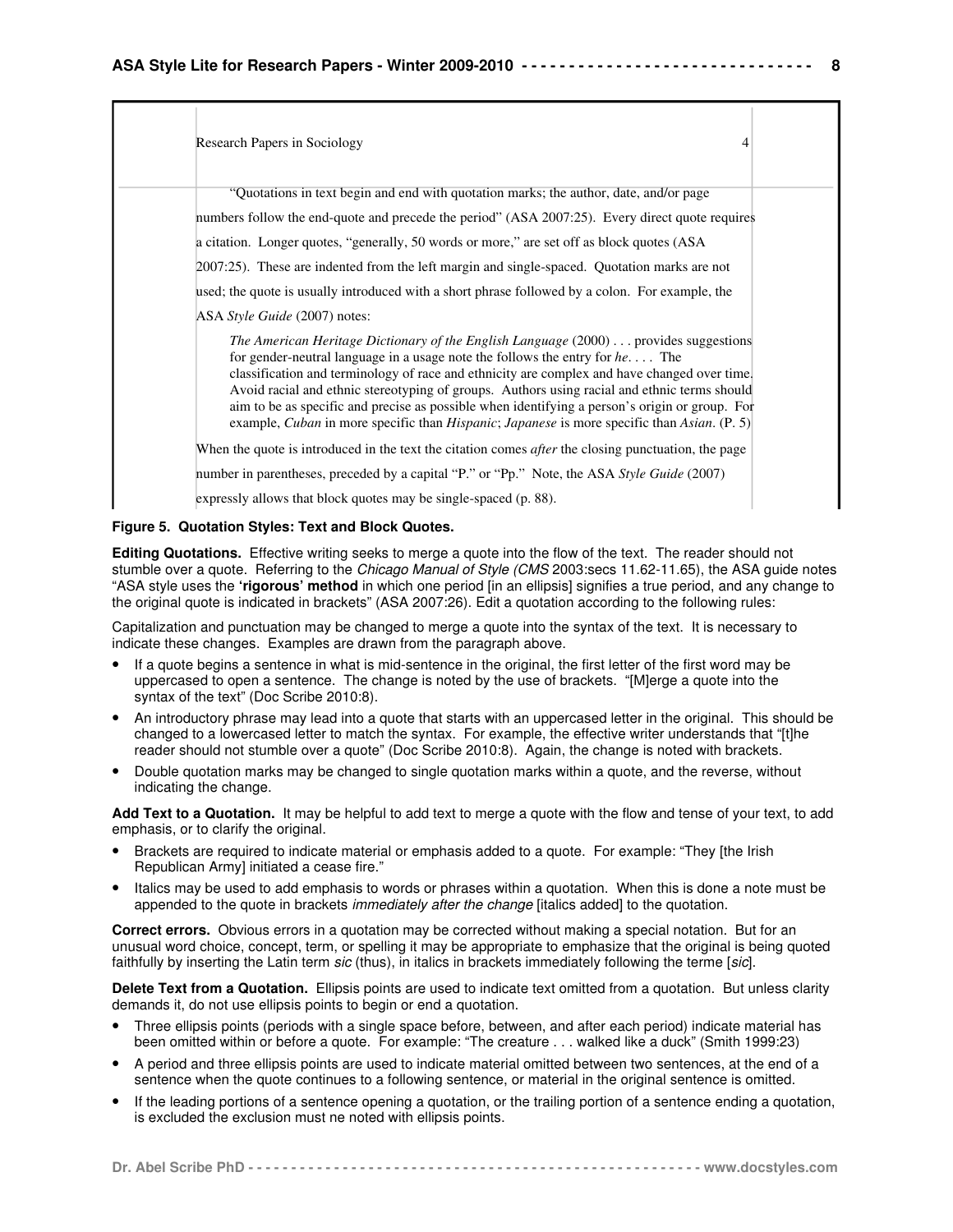# **3.0 MECHANICS OF STYLE**

**The mechanics of style** cover details commonly encountered when drafting a research paper. These are also the details knowledgeable readers are likely to note when you get them wrong. You may elect to apply your own best judgment on the more esoteric features, as long as you remember to be slavishly consistent throughout your paper.

**Authority.** The "ASA uses the 11th edition of Merriam-Webster's Collegiate Dictionary (2005) to determine correct spelling and usage. In general, writers are encouraged to use a standard dictionary when writing or preparing papers or presentations" (ASA 2007:28).

"Although the ASA Style Guide occasionally refers to other style guides and dictionaries, the 15th edition of The Chicago Manual of Style . . . is the primary reference on which it is based. . . . The Chicago Manual of Style offers . . . useful resources and tools for writers on its Web site (http://www.chicagomanualofstyle.org/home.html)" (ASA 2007:xi).

## **3.1 ABBREVIATIONS AND ACRONYMS**

 **Two cardinal rules** must be observed in the use of abbreviations: (1) always introduce acronyms with their full referent, and (2) never use scholarly abbreviations, etc., e.g., *i.e.*, in the text unless inside parentheses.

"Spell out words such as 'percent,' 'versus,' and 'chi-square' in the text of your manuscript" (ASA 1997:14).

**Acronyms/initialisms.** An acronym must be introduced. This is done by placing the acronym after its referent in parentheses the first time it is used. Thereafter using just the acronym. In precise usage, an acronym is an abbreviation sounded like a word (e.g., NASA, NATO), while an *initialism* is sounded letter by letter (e.g., FBI, IBM).

- The American Sociological Association (ASA) publishes several journals. The ASA also publishes a newsletter.
- The CDC (Centers for Disease Control and Prevention in Atlanta, Georgia) monitors the nation for emerging infectious diseases. The CDC set up a new notification system after the hantavirus outbreak in 1993.
- The American Sociological Review also uses acronyms in references and text citations following the same rule. For example, compose the reference . . .

International Labor Organization (ILO). 1987. *World Labor Report*. Oxford, England: Oxford University Press.

Cite this reference in your text: (ILO 1987). It is not necessary to write out the full name in any citation. Note this is common journal practice, but the ASA Style Guide offers no explicit instructions.

- Beginning a sentence. Never begin a sentence with a lowercase abbreviation. Begin a sentence with an acronym only if there is no reasonable way to rewrite it.
- Traditional forms. A number of traditional honorifics and initials continue to be used, such as Mr., Mrs., Ms., Dr., A.M., Inc., Ltd., and J. S. Bach, E. E. Cummings, C. S. Lewis.
- Plurals. Write the plural form of an acronym without an apostrophe. For example, write "the Master of Business Administration (MBA) program is popular at the university because MBAs command high starting salaries."

 "Abbreviations should be used only in contexts where they are clear to readers. . . . [They] should be used only if they occur, say, five time or more within an article. . . . Writers and editors should monitor the number of different abbreviations used in a document; readers trying to keep track of a large number of abbreviations, especially unfamiliar ones, will lose their way" (CMS 2003:558).

Scholarly abbreviations. Abbreviations such as etc., e.g., and *i.e.* may only be used in parenthetical comments injected into your text. For example—"various authorities support this rule (e.g., the Chicago Manual of Style and the APA Publication Manual)." They are **not** used outside parentheses; spell them out Instead. For e.g. (exempli gratia) use for example; for etc. (et cetera) use and so forth, for i.e. (id est) use that is.

**Geographical terms: places & states.** "In running text, the names of states, territories, possessions, [Canadian provinces and territories, and foreign countries] should always be spelled out" (CMS 2003:566).

- Prefixes. Most prefixes to places, such as Fort, North, Port, South, are spelled out in the text; as are suffixes such as Peak or Fork. Write: North Platte, Fort Collins, Port Huron, South Bend, Long's Peak.
- Postal Abbreviations. Use postal and other abbreviations for place names in references and notes. But spell out these, and other address abbreviations, in the text. Write: Martin Luther King Boulevard (not Martin Luther King Blvd.) William Bruce Randolf III Avenue (not W. B. Randolf Ave.), Monaco Parkway (not Monaco Pkwy.)
- Adjectives. Spell out United States unless used as an adjective. "U.S. currency is the medium of exchange in the United States" (ASA 2007:33). Spell out the names of states, use abbreviations only in references.

**"When in doubt,** consult an authoritative list of abbreviations or a standard dictionary.

- When writing initials, the traditional format is still preferred—put a period and a single space after each. Write: J. S. Bach, E. E. Cummings, C. S. Lewis.
- Do not use periods with acronyms, capital letter abbreviations, or in the abbreviations of states in postal code format (e.g., APA, MMPI, PhD, UNESCO, NY).

**9**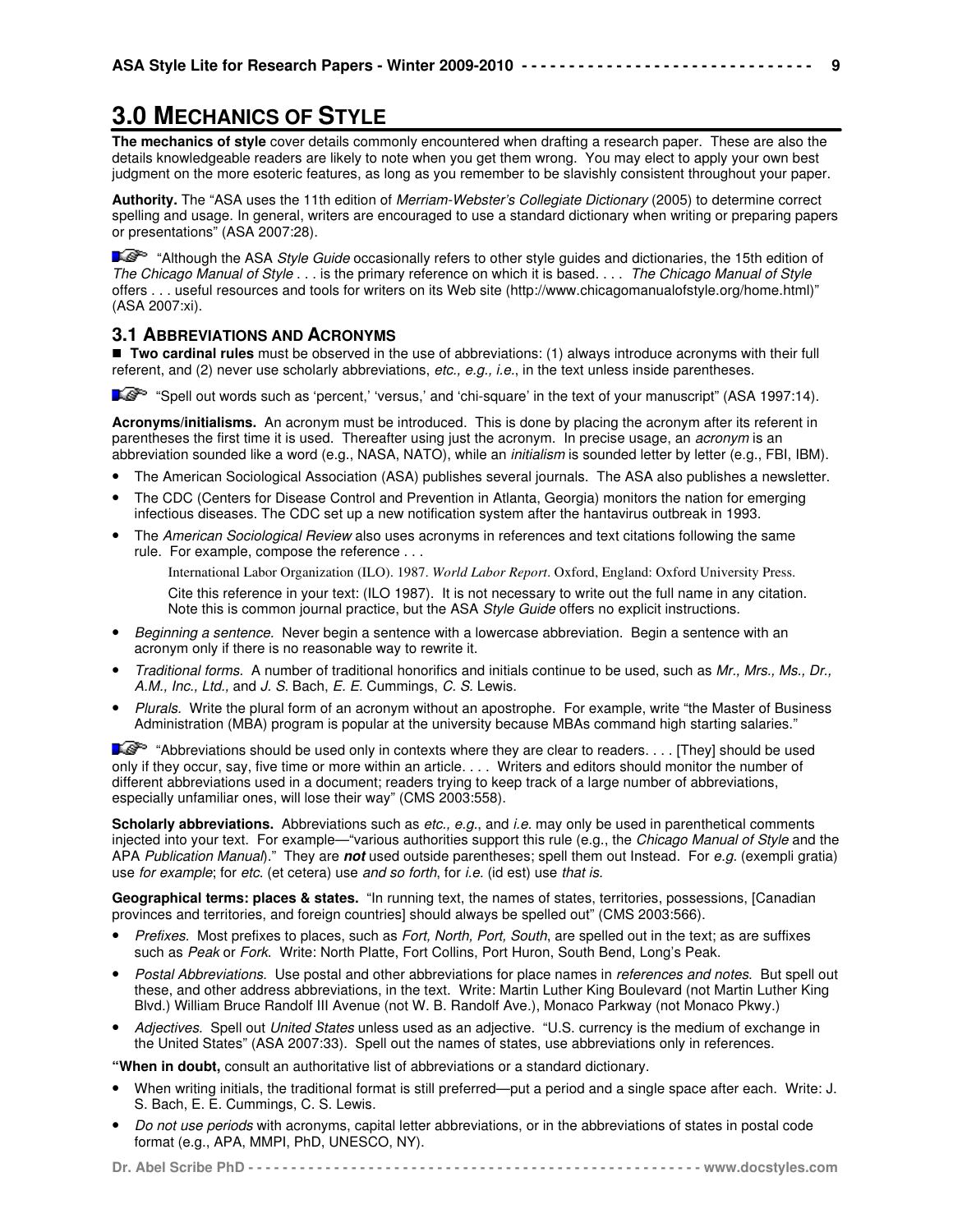- A sentence should not begin with an acronym unless the alternatives are awkward in the context.
- Write the plural form of an acronym without an apostrophe. For example, write "the Master of Business Administration (MBA) program is the most popular at the university because MBAs command high salaries."

# **3.2 CAPITALIZATION & SPACING**

**Use Heading Capitalization** for the titles of books and articles, and second level headings. "[C]apitalize the first character of all words in a heading or title except prepositions (of, into, between, through), articles (a, an, the), and coordinating conjunctions (and, but, or)" (ASA 2007:29). These are referred to as "heading caps," in contrast to "sentence caps" where words are capitalized as in a sentence, except that the first word after a colon in a heading is also capitalized.

**Ethnic/Racial Groups.** Capitalize the names of racial and ethnic groups that represent geographical locations or linguistic populations (Hispanic, Asian, African American, Appalachian).

- Do not capitalize colors when referring to racial groups: black, brown, red, white, yellow.
- Do not hyphenate compound terms for national or ethnic groups: African American, Anglo German.

**Regions.** Capitalize regions of the United States, such as North, Midwest, West, when referring to places in the United States (and presumably elsewhere). Do not capitalize terms when referring to groups from these regions, northerners, westerners, except when referring to Northerners and Southerners during the Civil War. Do not capitalize the directions north, south, east, or west and their variants (ASA 2007:29).

# **3.3 COMPOUND WORDS**

**Compound words** are two or more words that work together in a specified order. This order cannot be reversed or rearranged without destroying the compound word's meaning. Compound words are formed by joining two or more words with a hyphen. A dictionary is the best guide to spelling and usage; use the first spelling given. If it is not in the dictionary it is not likely a compound, but check the following rules for possible exceptions.

The APA Publication Manual (2001) offers several principles as a guide to hyphenation, abstracted below.

- **Do not use a hyphen unless it serves a purpose.** If a compound adjective cannot be misread or, as with many psychological terms, it's meaning is established, a hyphen is not necessary. For example, health care reform, grade point average.
- In a temporary compound that is used as an adjective before a noun, use a hyphen if the term can be misread or if the term expresses a single thought. For example, does fast sailing ship mean the ship itself was fast, or that it made a fast passage? If the former, it is a *fast-sailing* ship (CMS 1993:203).
- Most compound adjective rules are applicable only when the compound adjective precedes the term it modifies. For example write: "client-centered counseling," but also write "the counseling was client centered."
- When two or more compound modifiers have a common base, this base is sometimes omitted in all but the last modifier, but the hyphens are retained. Long- and short-term memory, 2-, 3-, and 10-min trials.

Full-time compound words are hyphenated whatever their role in a sentence—as an adjective or a noun. "The courtmartial hearing is set for 1000 hours. The hearing will determine whether a court-martial is warranted." Court-martial is a full-time compound word (as is "full-time"). Consult a dictionary.

Conditional compounds are hyphenated as **adjectives**, but not when used as nouns.

- Adjectival compound. "The counselor suggested a role-playing technique to reduce the stress of encounters, but cautioned that role playing alone would not solve the problem." Role playing is a compound adjective, but not a compound noun.
- Add a hyphen to any prefix attached to a proper noun, capitalized abbreviation, or number. For example, the post-Freudian era, the pre-1960s civil rights movement, the pro-HMO lobby.
- Fractions. "When . . . a fraction is considered a single quantity, it is hyphenated [whether it is used as a noun or as an adjective]. (CMS 2003:383). One-fourth the audience was comprised of former refugees. A two-thirds majority was required to pass the initiative.
- Made-up compound. A compound may be of the made-up-for-the-occasion variety: "The up-to-date figures were unadjusted." But when these terms are used in the predicate they are not hyphenated: The compound word was made up for the occasion. "The unadjusted figures were up to date."
- Serial compounds. When two or more compound modifiers have a common base, this base is sometimes omitted in all but the last modifier, but the hyphens are retained. Long- and short-term memory, 2-, 3-, and 10 min trials.
- Do not hyphenate a compound term using an adverb ending in -ly. "The widely used term was not yet in the dictionary. Such clearly understood terms are eventually documented if they endure."
- Do not hyphenate compound terms for ethnic or national groups: African American, Anglo German, Middle Eastern.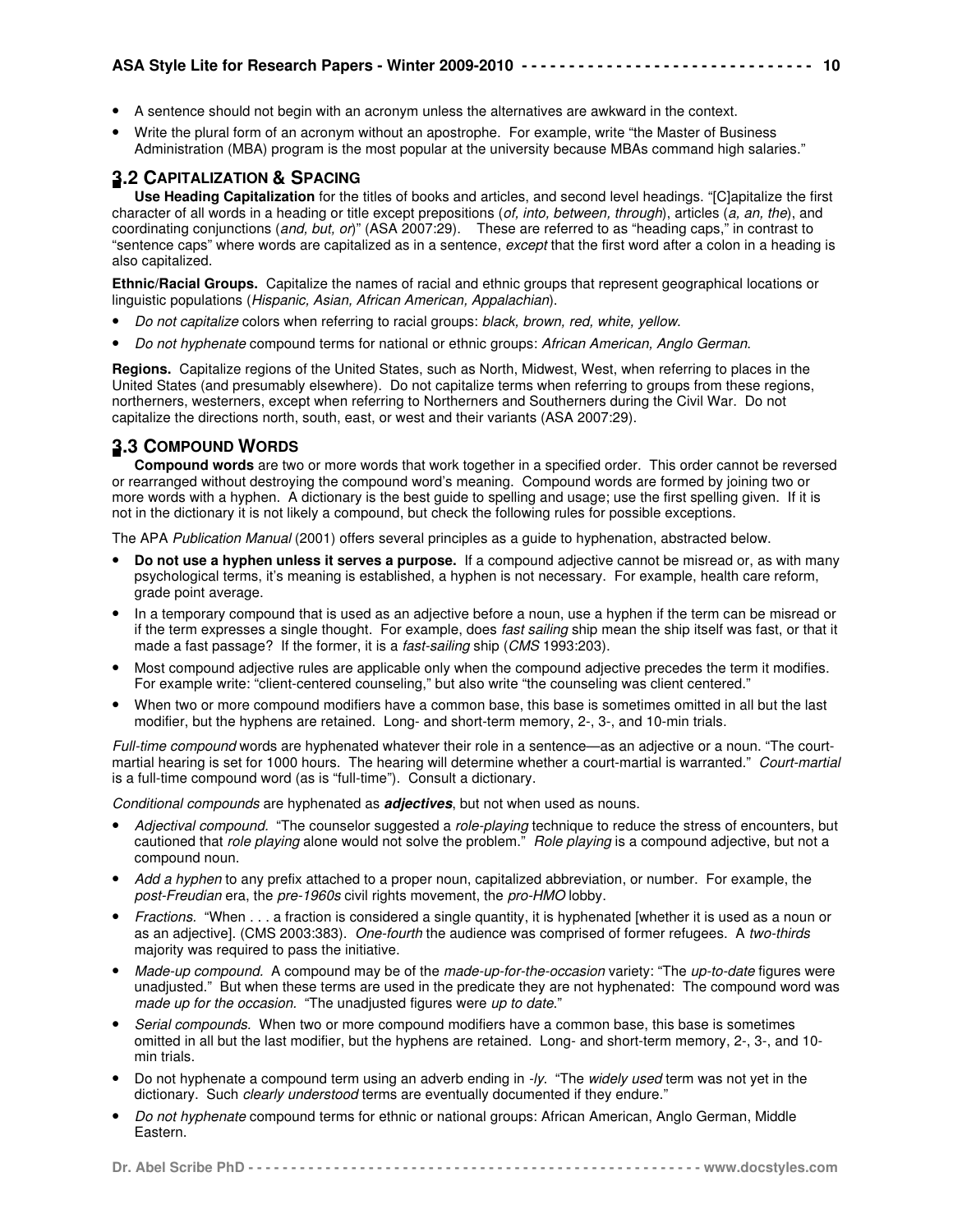**Numbers.** Hyphenate compound numbers from twenty-one to ninety-nine, compounds with a number as the first element, and the written form of fractions.

- "One-fourth the audience was comprised of former refugees."
- "The children were given the three-in-one-dose version of the vaccines. There had been a 10-fold increase in the number of kids getting sick."
- "A number of 12th-grade students attended the concert. They were given three-performance passes by the symphony association."
- "Thirty-five minutes into the test the participant simply walked out."

Write numbers 10 and above as numerals, unless they begin a sentence (ASA 2007:30).

Prefixes. Most common prefixes do not require a hyphen: aftereffect, antifreeze, cofounder, Internet, microwave, oversight, preempt, reexamine, supermarket, unbiased, underground. There are many exceptions. When in doubt check a dictionary. Note the following exceptions:

- Same two letters. If the prefix puts the same two letters together, a hyphen is sometimes inserted. For example, write: anti-industrial, co-op, non-native, post-trial. But also write: cooperative, coordinate, nonnegotiable, overrate, overreach, overrule, reelect, unnamed.
- Weird? If the prefix creates an unfamiliar or weird term, a hyphen may improve clarity. The Turabian Guide offers these examples: pro-ally, anti-college instead of proally, anticollege (1976:101).

| Prefix  | Example       | Prefix | <b>Example</b> | Prefix | <b>Example</b> |
|---------|---------------|--------|----------------|--------|----------------|
| after   | aftereffect   | macro  | macroeconomics | pro    | prowar         |
| ante    | anteroom      | meta   | metastudy      | pseudo | pseudoscience  |
| anti    | antifreeze    | micro  | microwave      | re     | reexamine      |
| bi      | bifocal       | mid    | midterm        | semi   | semicircle     |
| CO.     | cosian        | mini   | minivan        | sub    | subcontract    |
| counter | countersign   | mis    | misstate       | super  | supermarket    |
| extra   | extraordinary | multi  | multistory     | supra  | supranational  |
| in      | inedible      | non    | nonconformist  | trans  | transoceanic   |
| infra   | infrared      | over   | oversight      | ultra  | ultraorganized |
| inter   | interconnect  | post   | postwar        | un.    | unbiased       |
| intra   | intravenous   | pre    | preempt        | under  | underground    |

**No hyphen** is usually required with the following prefixes. Let clarity and a dictionary be your guide.

**Hyphenate?** Some prefixes, best-, better-, ill-, lesser-, little-, well-, are hyphenated depending on the context. These prefixes are hyphenated when they precede the noun they modify, but are not hyphenated when preceded by a modifier, or when used as a predicate adjective.

- Add a hyphen when writing: The better-informed reporters got the story right. The ill-advised attack failed. The well-intentioned volunteers . . . .
- Do not add a hyphen when the term is preceded by a modifier: Some better informed reporters got the story; The very ill advised attack failed; The *truly* well intentioned volunteers . . . .
- Do not add a hyphen when the term is in the predicate of the sentence: The reporters that got the story were better informed; The attack was ill advised; The volunteers were well intentioned.

The following prefixes *always* require a hyphen:

| <b>Prefix</b>        | <b>Example</b>                                              | <b>Prefix</b>            | <b>Example</b>                                            | <b>Prefix</b>   | <b>Example</b>                              |
|----------------------|-------------------------------------------------------------|--------------------------|-----------------------------------------------------------|-----------------|---------------------------------------------|
| all-<br>ever-<br>ex- | all-powerful leader<br>ever-faithful friend<br>ex-president | great-<br>half-<br>much- | great-grandfather<br>half-baked plan<br>much-loved pastor | self-<br>still- | self-reliant person<br>still-active volcano |

# **3.4 EMPHASIS: ITALICS & QUOTATIONS MARKS**

**Emphasize a keyword** or phrase in your text by placing it in *italics*. The next time an emphasized term or phrase is used it should be in plain text. It is generally not appropriate to place an entire sentence in italics, nor to follow a sentence with an exclamation point. There are few, if any, instances in research writing where such extensive emphasis is appropriate.

"Use italics for emphasis (but be careful to use them sparingly) and to highlight terms in specific contexts, to identify certain foreign words, and for titles of books, periodicals, movies, radio and TV show names, and other formally published material" (ASA 2007:30).

• Words as words. Words and letters that are referred to as words or letters are set in italics . For example, "the term American Indian is inclusive of over 500 ethnic communities."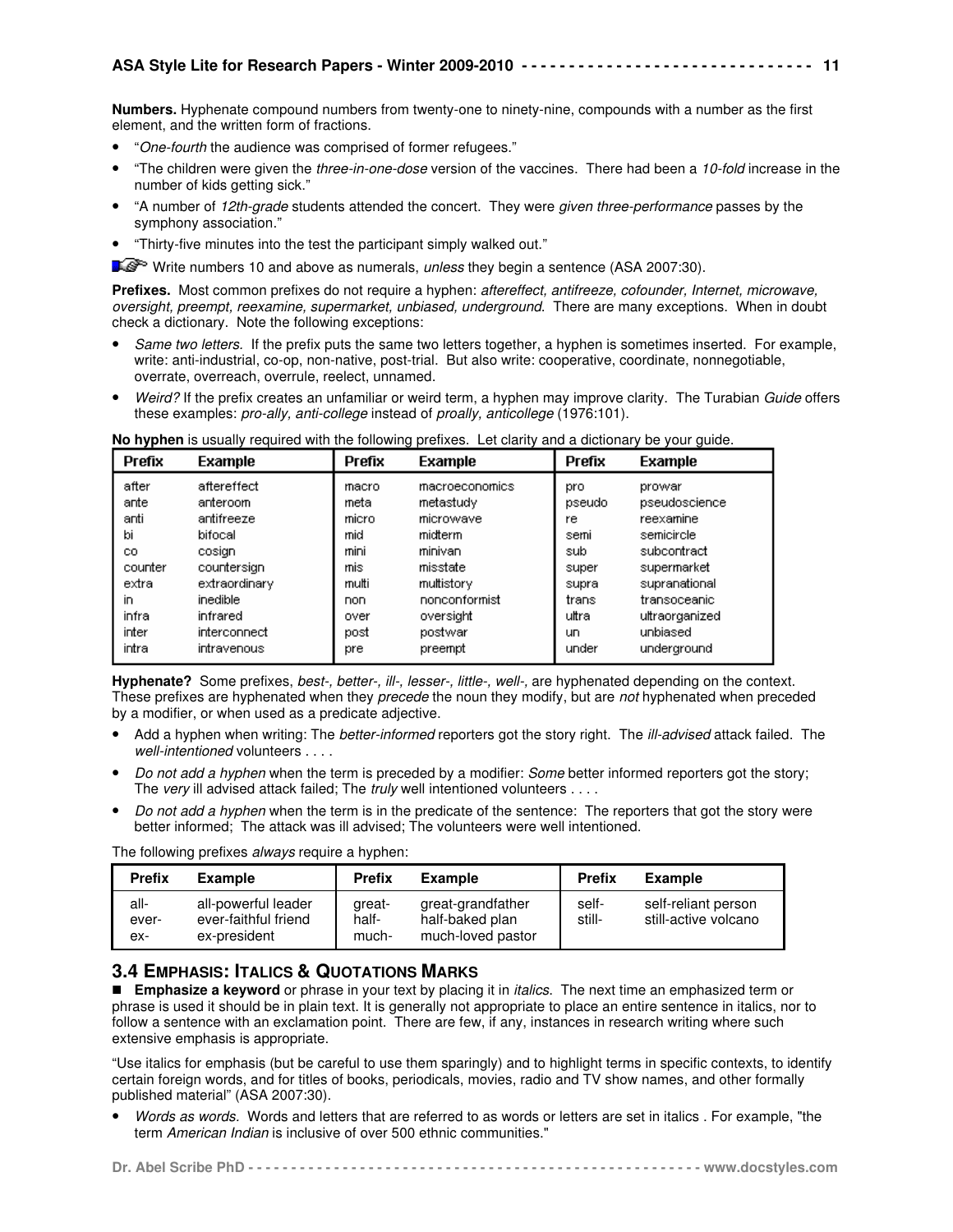Foreign terms. Non-English words or terms used in your text are set in italics. For example, "Ya-te-hay is a form of greeting in the Diné (Navajo) language." This practice excludes those words that have become incorporated in the English language, such as laissez-faire, or arroyo.

12**2221-12**<br>12

"Good writers use italics for emphasis only as an occasional adjunct to efficient sentence structure. Overused, italics quickly lose their force. Seldom should as much as a sentence be italicized for emphasis, and never a whole passage" (CMS 2003, 290).

**Emphasis in Quotations?** Emphasis may be added to a word or phrase in a quotation by placing it in italics. When this is done the note [emphasis added] or [italics added] must be inserted in brackets immediately after the word or phrase in italics (within the quotation marks).

**Quotation marks.** Use quotation marks other than for quotes and references only in the following circumstances:

- Place quotation marks around a word or phrase given in a special sense or purposefully misused, as an ironic comment, as slang, or as an invented or coined expression. For example, The Population Council criticized the "outrageous" position of the Church on birth control. The CMS calls these "scare quotes."
- Use quotation marks to enclose a translation of a non-English term in your text. Addis Ababa, the name of the capital of Ethiopia, is literally translated "new flower."

# **3.5 NUMBERS AND DATES**

**Numbers** one through nine are written out in the text. Numbers 10 and above, and all precise numbers, are presented as numerals. The ASA Style Guide is silent about zero, but it common practice to write it out as well, as in "zero-based budgeting." Please note the following exceptions:

- When numbers below 10 must be mixed with numbers above 10 in the same sentence, as "part of a pair or series of comparable quantities either spell them all or write them all as numerals" (ASA 2007:32). For example: "The students trying out for the varsity soccer team included 5 girls and 16 boys (or five girls and sixteen boys."
- When numbers are required to open a sentence, write them out. For example: "Sixteen boys and five girls tried out for the varsity soccer team."
- "Always use numerals with percent. For example: "Of the 23,823 students registered . . . only 3 percent were black" (ASA 2007:32).
- "Spell out common fractions (two-thirds majority; reduced by one half)" (ASA 2007:32).
- Numbers greater than one million are expressed as whole and decimal parts of millions, billions, and trillions. "The cost of the proposed tax cut was 82.5 billion dollars over 3 years." "Express numbers less than 1 million in numerals" (ASA 2007:32).

**Full dates** when written in the text or in references are written in U.S. format—month, day, year; "August 21, 2001." Other date formats follow the general rules for numbers. For example write "The window for applications was the 3rd to 23rd of August" or, "applications were accepted from the third to sixth of April."

**Ordinal numbers** follow the same rules. Spell out ordinals below 10, first, second, . . . ninth. Use numerals for ordinals 10 and above 10th, 43d, 99th, and so on. Exception—spell out ordinals when referring to centuries, the twentieth century. Note, ASA style no longer abbreviates second, 2d; third, 3d; etc.; 2nd, 3rd, etc. are preferred.

**Spell out centuries, the eighteenth century, the twenty-first century, in lower case numbers (ASA 1997:16).** 

**Precise numbers** that express exact measures, times, or quantities are always written as numerals.

**Ranges of numbers.** When expressing a range of numbers in text do not use a dash, write "to" instead. "The IQ range of the first group was 86 to 112."

**Elide numerals.** ASA style drops unnecessary zeros, tens, hundreds, thousands, in a page range as long as the result is unambiguous and does not require a leading zero. Pages 1123–24 not 1123–1124, but pages 2000– 2004 not 2000–4. Write pages 112–35 and pages 102–121, but write pages 102–108 not 102–8 or 102–08.

# **4.0 RESEARCH DOCUMENTATION**

**ASA journals** use the author-date form of citation, also called the parenthetical or name-year system. Text citations, comprised of the author's name and the date of publication (plus page numbers for quotes), are placed in parentheses in the text.

**"The ASA Style Guide follows the author-date system of citation in The Chicago Manual of Style (2003:616–24),** which includes a brief text citation (enclosed in parentheses) and a complete list of references cited" (ASA 2007:45).

 $\blacktriangleright$  "Author-date citations in the text *must* agree exactly, in both name and date, with the corresponding entries in the reference list, and there must be an entry for every text citation" (CMS 2003:620). Conversely, every entry in the reference list, and only those entries, must be cited in the text.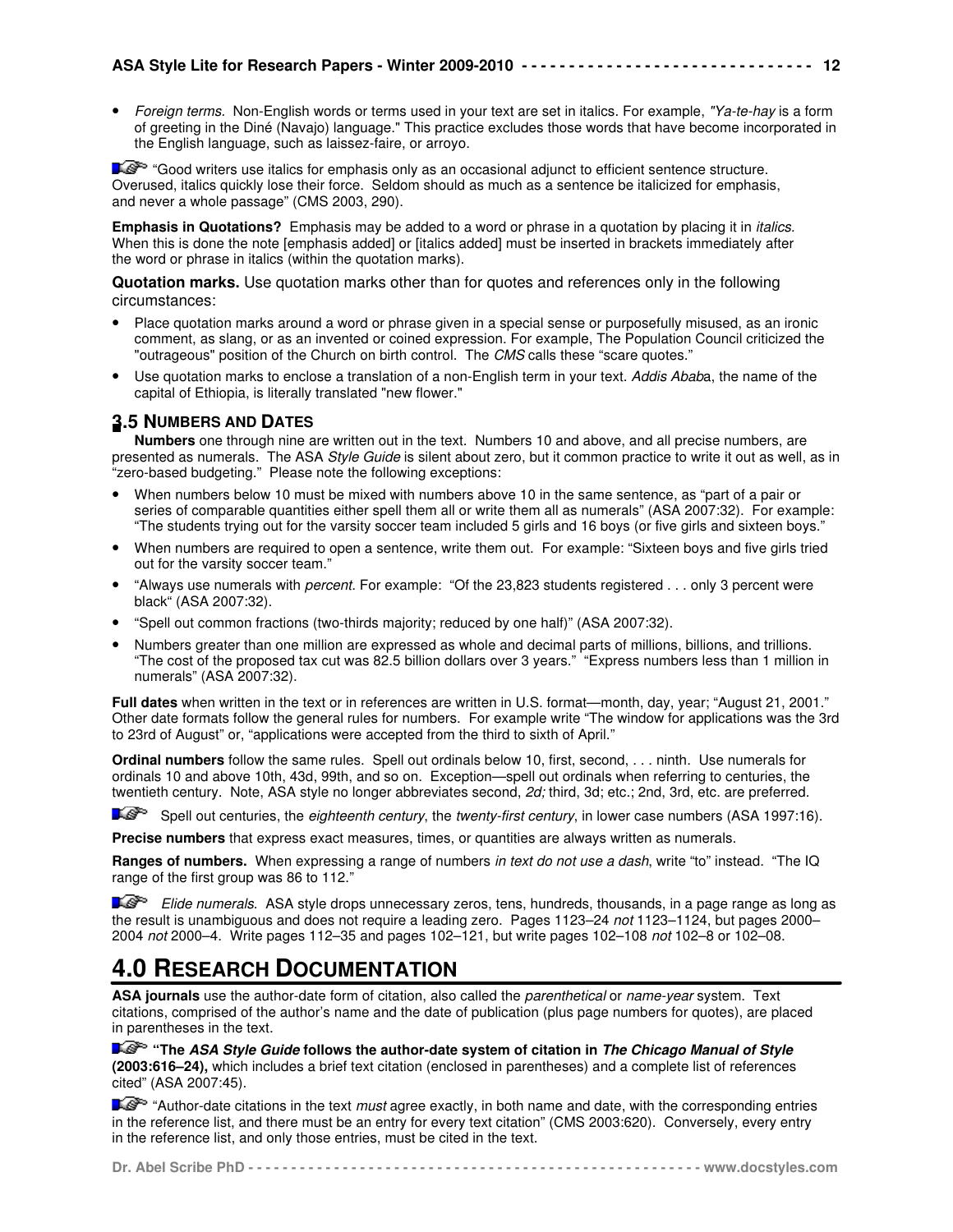# **4.1 TEXT CITATIONS**

■ **Text Citations.** Each separate referent to a source must be cited however many times this may occur in a paper. A page number is usually cited only with a direct quotation unless the reader needs to be referred to an unusual concept or idea for possible reference or verification.

- Cite quotations as well as significant ideas, concepts, or findings borrowed or adapted from others. As a matter of style it is helpful to the reader to integrate citations into the flow of the text.
- It is not necessary to cite: (1) dictionary definitions of words unless the specific dictionary is relevant to the context; (2) well documented historical facts; (3) conventional knowledge or knowledge broadly shared in a discipline.

**An introductory phrase** places the author's name in the text followed by the date, both in parentheses. For example: "Smith (2009) reached a similar conclusion." The citation *immediately* follows the referent in the text. When citing a quotation the year follows the author, the page follows the quote: Smith (2009) observed that the feathered creature flew like a duck and quacked like a duck and concluded "it definitely was a duck" (p. 21).

If there is no introductory phrase, cite both the author and date in parentheses. For example: "Another study (Smith 2009) reached a similar conclusion."

**"Citations in the text** give the last name of the author(s) and year of publication. Include page numbers whenever you quote directly or refer to specific passages. Cite only those works needed to provide evidence for your assertions and to guide readers to important sources on your topic" (ASR 2001:iii).

- 1. No Author? The ASA Style Guide is silent on citing and referencing sources with no identifiable author. Recent examples in the American Sociological Review substitute the name of the publication for the author when the source is a periodical; but the *title of the work* when the source is a book.
- 2. Two Authors. Cite both authors' names: (Smith and Jones 2000).

Next Citation: (Smith et al. 2009)

3. Three Authors. List all three authors' names the first time the source is cited in your paper (Smith, Thomas, and Alt 1996). Subsequent citations cite the lead author plus et al. (Smith et al. 1996).

|               | 4. Todi of More Additions. One the lead addition plus et al. In all leat challons. Tour ASA style requires ilsting all<br>co-authors to a work, however many, in a reference.) |                            |                                  |
|---------------|--------------------------------------------------------------------------------------------------------------------------------------------------------------------------------|----------------------------|----------------------------------|
| <b>Source</b> | <b>Citation</b>                                                                                                                                                                | <b>Source</b>              | <b>Citation</b>                  |
| 1 Author      | (Smith 2010) (Smith 2010:123)                                                                                                                                                  | <b>Chapter</b>             | (Smythe 2008, chap 2)            |
| 2 Authors     | (Smith and Jones 2009)                                                                                                                                                         | In Press                   | (Smythe forthcoming)             |
| 3 Authors     | (Smith, Jones, and Garcia 2009)                                                                                                                                                | <b>Multiple: By Author</b> | (Alt 1995; Car 1990; Smith 2000) |

**Multiple: By Date**

(Car 1990; Alt 1995; Smith 2000)

Four or More Authors. Cite the lead author plus et al. in all text citations. (But ASA style requires listing all

When citing page numbers there is no space after the colon; multiple page numbers are separated by commas (Smith 2001:123, 456).

**Corporate Author** (U.S. Census Bureau 2010) **Table** (U.S. Census Bureau 2010, table 2)

- When the author's name is introduced in the text, follow it with the year, Smith (2000) in parentheses; if not introduced in the text, place both name and year in parentheses (Smith 2000).
- Cited pages follow the year after a colon (Smith 2000:123–26). A quotation by an author introduced in the text ends with a page citation (p. 23) or (pp. 23–26); block quotes upper case (P. 23) or (Pp. 23–26).
- Two authors with the same last name add first initials (J. Smith 1998) and (T. Smith 2000).

**4+ Authors** (Smith et al. 2008) **No Date** (Smith n.d.)

**No Author** (Book Title 2010) / ("Article" 2010) **Reprint** (Thoreau [1854] 1979)

- Multiple citations may be listed alphabetically (Alt 1999; Baca 1998; Cole 1997), or by date (Cole 1997; Baca 1998; Alt 1999), separated by semicolons. Be consistent through the text.
- Reprints cite the original publication date in brackets (Thoreau [1854] 1979).
- Use "forthcoming" as the date for works in press; use "n.d." for those with no date.

# **4.2 REFERENCE LIST**

**The American Sociological Association Style Guide** serves journals within the association, with some variations, and is followed by journals outside the ASA such as *Rural Sociology* and Social Forces, again with some variations. The reference style is the name-year style featured in the Chicago Manual of Style (2003).

|--|--|--|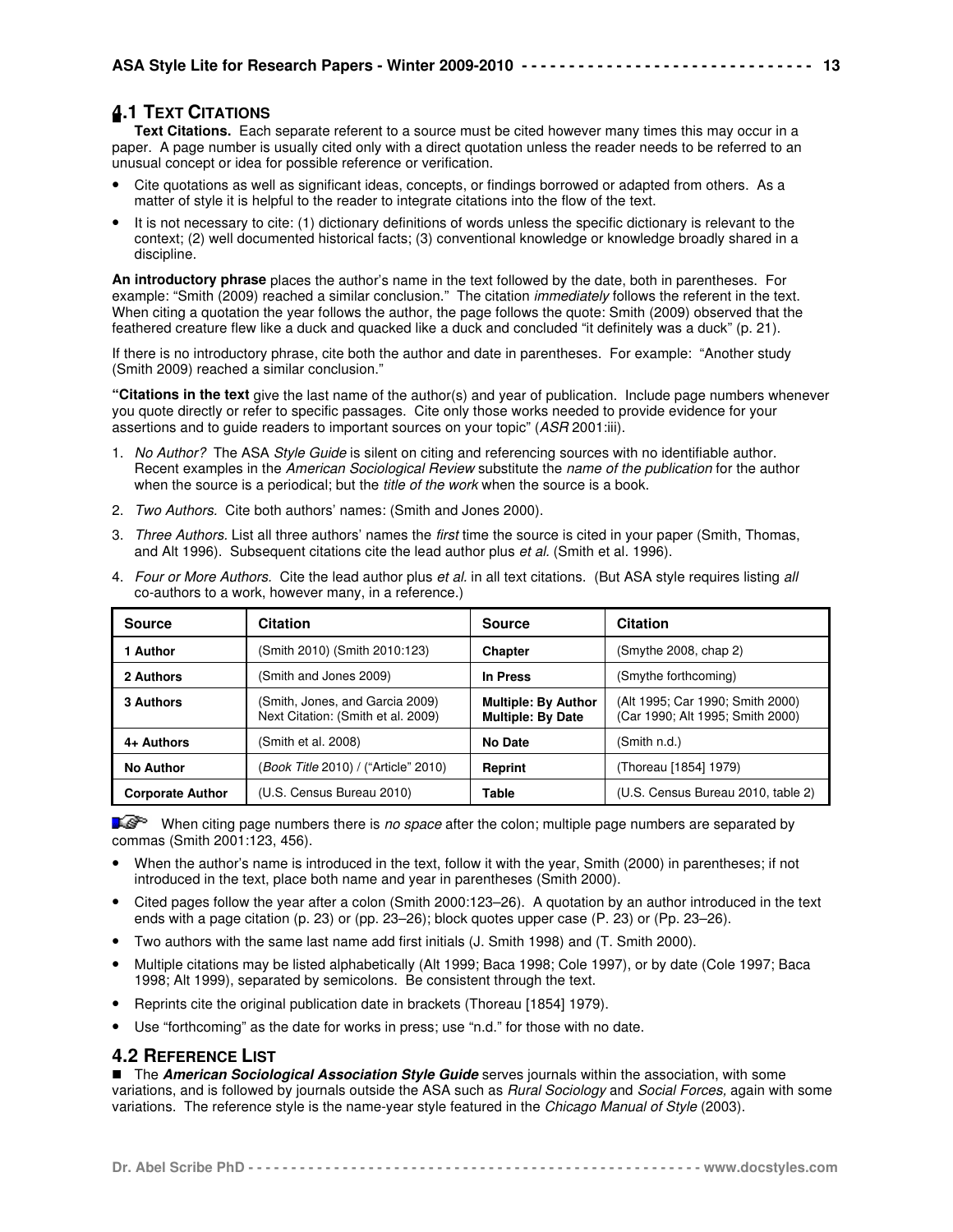| Research Papers in Sociology                                                                                                                                                                                                                                 | 15 |
|--------------------------------------------------------------------------------------------------------------------------------------------------------------------------------------------------------------------------------------------------------------|----|
| <b>References</b>                                                                                                                                                                                                                                            |    |
| Aldrich, Howard E. and Roger Waldinger. 1990. "Ethnicity and Entrepreneurship." Annual<br>Review of Sociology 16:111-35.                                                                                                                                     |    |
| American Religion Data Archive (ARDA). 2005. "Summary Information on the Religious<br>Congregations and Membership Data Used for Mapping and Report Features." Retrieved<br>September 7, 2005 (http://thearda.com/arda.asp?Show=Home).                       |    |
| Blanchflower, David G. and Andrew J. Oswald. 2004. "Well-Being over Time in Britain and the<br>USA." Journal of Public Economics 88:1359–86.                                                                                                                 |    |
| Cornfield, Daniel B. and Holly J. McCammon, eds. 2003. Labor Revitalization: Global<br>Perspectives and New Initiatives. Amsterdam: Elsevier.                                                                                                                |    |
| Freeman, Richard B. 2007. "The Great Doubling: The Challenge of the New Global Labor<br>Market." Pp. 55-65 in Ending Poverty in America: How to Restore the American Dream,<br>edited by J. Edwards, M. Crain, and A. L. Kalleberg. New York: The New Press. |    |
| Pager, Devah. 2003. "The Mark of a Criminal Record." American Journal of Sociology 108:937–<br>75.                                                                                                                                                           |    |
| -. 2007a. "The Use of Field Experiments for Studies of Employment Discrimination:<br>Contributions, Critiques, and Directions for the Future." Annals of the American Academy<br>of Political and Social Sciences 609:104-133.                               |    |
| -. 2007b. Marked: Race, Crime, and Finding Work in an Era of Mass Incarceration.<br>Chicago, IL: University of Chicago Press.                                                                                                                                |    |

#### **Figure 6. Reference List with Block-Paragraph Spacing–Single-Spaced within Each Reference, Double-Spaced between References.**

#### **Basic Rules for References**

- Authors/Editors. Give authors' full names, list all authors however many, no et al. in references. Give only first and middle initials for editors and translators.
- Multiple works by the same author list by date, the most recent last, within the same year list works alphabetically by title and edit the year 19XXa, 19XXb, etc. Use a 3-em dash (or six hyphens) to reference subsequent works by the same exact author(s).
- No Author. Use the title. Do not use "Anonymous."
- Titles. All titles, books and articles, use heading caps. Titles of articles, papers and reports, and chapters in anthologies or edited books are placed in quotes. Underline or italicize titles of books and names of periodicals.
- Place. Use Two-letter postal abbreviations for all states and Canadian provinces; note the state for all places of publication except New York City. Include the name of the country other than US and Canada.
- Date. Full dates use the month-day-year format. If there is no given date use N.d.
- Space once after most punctuation unless followed by a comma; no space after a colon before page numbers or inside URLs.

#### **Basic Refernece Forms**

#### **REFERENCES**

Author, First Middle. 1999. The Title of the Book or Volume. 3d. ed. Translated by.... City: Publisher.

Last, First and First M. Name. 1999. "Title of the Article or Paper." Journal Name 10(5):123-129.

Lastname, Firstname. 2010. "Article or Chapter Title." Pp. 123-36 in Title of the Volume. Vol. 3, Title of the Collected Works or Series, edited by I. M. Smart. City, ST: Publisher.

Surname, Firstname. 1999a. "Article or Chapter Title." Pp. 123-223 in Title of the Anthology or Edited Book, vol. 2, edited by F. M. Editor. City: Publisher.

------. 1999b. "Title of the News Article." Newspaper Name April 1, pp. 1-2.

Writer, First M. 2001. "Title of the Paper, Report, or Dissertation." Working Paper No./Report No./ Department, Publisher/University, City, US.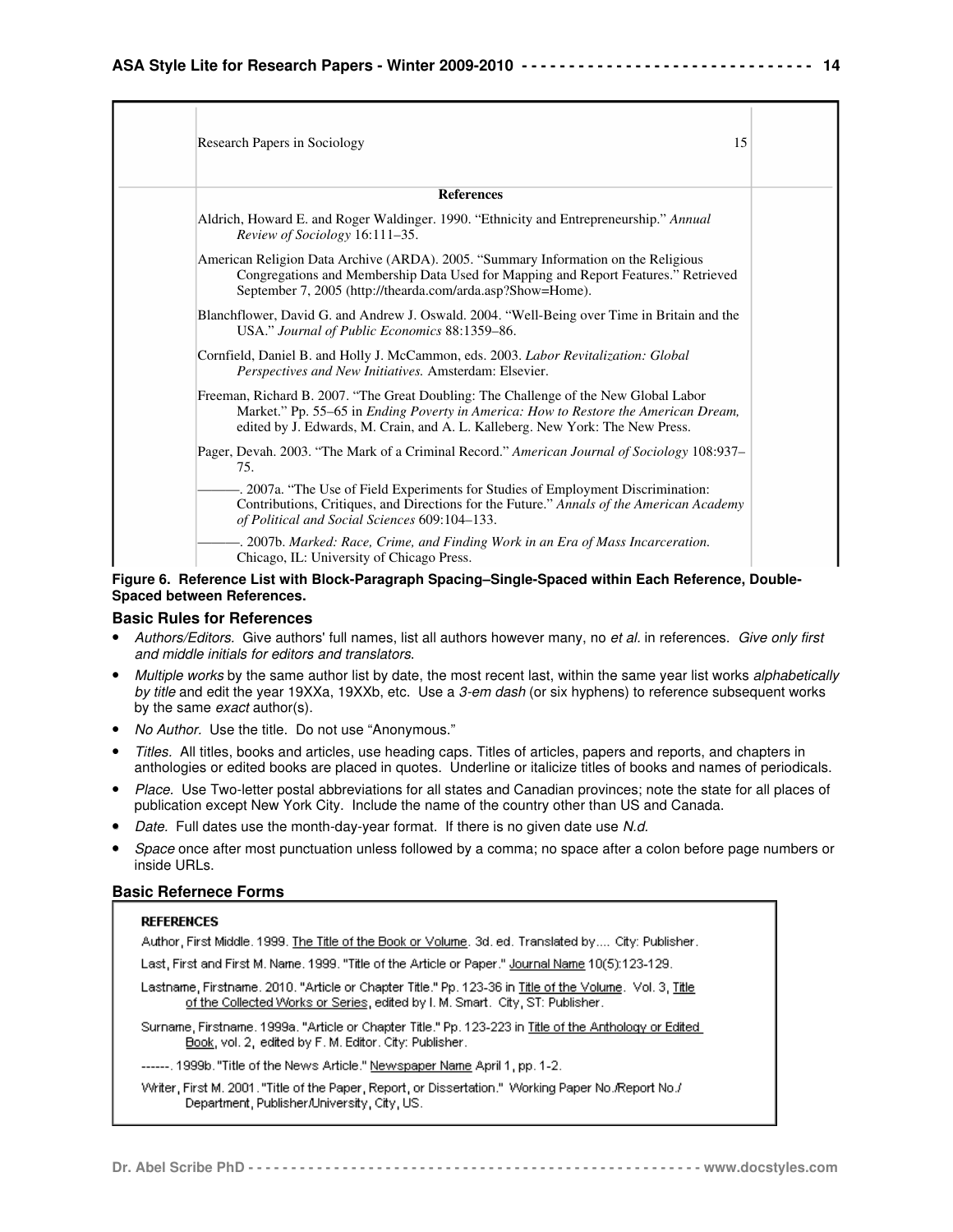## **4.3 ARTICLES IN JOURNALS, MAGAZINES, AND NEWSPAPERS**

### **Annual Review**

Aldrich, Howard E. and Roger Waldinger. 1990. "Ethnicity and Entrepreneurship." *Annual Review of Sociology* 16:111–35.

#### **Articles in Research Journals**

#### One Author

- Geiger, Jeffrey. 2004. "Special Relationships: British Higher Education and the Global Marketplace." *PMLA* 119(1):58-68. (Retrieved from JSTOR on February 2, 2010).
- Kamer-de, Daiga. 2009. "Part-Time Work and Activity in Voluntary Associations in Great Britain." *Sociological Research Online* 14(5). Retrieved February 4, 2010 (http://www.socresonline.org.uk/14/5/2.html).

Quillian, Lincoln. 2008. "Does Unconscious Racism Exist." *Social Psychology Quarterly* 71(1):6–11.

#### Two Authors

Bell, Joyce M. and Douglas Hartmann. 2007. "Diversity in Everyday Discourse: The Cultural Ambiguities and Consequences of 'Happy Talk.'" *American Sociological Review* 72(6):895–914.

#### Three Authors

McPherson, Miller, Lynn Smith-Lovin, and Matthew E. Brashears. 2006. "Social Isolation in America: Changes in Core Discussion Networks over Two Decades." *American Sociological Review* 71(3):353–75.

#### Four Authors

Eberhardt, Jennifer L., Paul G. Davies, Valerie J. Purdie-Vaughns, and Sheri Lynn Johnson. 2006. "Looking Deathworthy: Perceived Stereotypicality of Black Defendants Predicts Capital Sentencing Outcomes." *Psychological Science* 17(3):383–86.

#### Five Authors

Brewer, Britton W., Carrie B. Scherzer, Judy L. Van Raalte, Albert J. Petitpas, and Mark B. Andersen. 2001. "The Elements of (APA) Style: A Survey of Psychology Journal Editors." *American Psychologist* 56(3):266–267.

#### Six Authors

Steensland, Brian, Jerry Park, Mark Regnerus, Lynn Robinson, W. Bradford Wilcox, and Robert Woodberry. 2000. "The Measure of American Religion: Toward Improving the State of the Art." *Social Forces* 79:291–318.

#### Forthcoming (In Press)

Embrick, David G. Forthcoming. "What is Diversity? Re-examining Multiculturalism, Affirmative Action, and the Diversity Ideology in Post-Civil Rights America." *Sociology Compass.*

#### Multiple Works by Same Author (Same Year)

Pager, Devah. 2003. "The Mark of a Criminal Record." *American Journal of Sociology* 108:937–75.

- ———. 2007a. "The Use of Field Experiments for Studies of Employment Discrimination: Contributions, Critiques, and Directions for the Future." *Annals of the American Academy of Political and Social Sciences* 609:104–133.
- ———. 2007b. *Marked: Race, Crime, and Finding Work in an Era of Mass Incarceration.* Chicago, IL: University of Chicago Press.

#### Many Authors

- Benoit, Cecilia, Leah Shumka, Kate Vallance, Helga Hallgrímsdóttir, Rachel Phillips, Karen Kobayashi, Olena Hankivsky, Colleen Reid, and Elana Brief. 2009. "Explaining the Health Gap Experienced by Girls and Women in Canada: A Social Determinants of Health Perspective." *Sociological Research Online* 14(5). Retrieved January 10, 2010 (http://www.socresonline.org.uk/14/5/9.html).
- Schulman, K. A., Jesse A. Berlin, William Harless, Jon F. Kerner, Shyrl Sistrunk, Bernard J. Gersh, Ross Dubee, Christopher K. Taleghani, Jennifer E. Burke, Sankey Williams, John M. Eisenberg, Josee J. Escarce, and William Ayers. 1999. "The Effect of Race and Sex on Physicians' Recommendations for Cardiac Catheterization." *New England Journal of Medicine* 340:618–26.

#### Non-English

Klejman, Laurence. 1989. "Les Congrès féministes internationaux (International Feminist Congresses)." *Revue d'histoire intellectuelle* 7:71-86.

|--|--|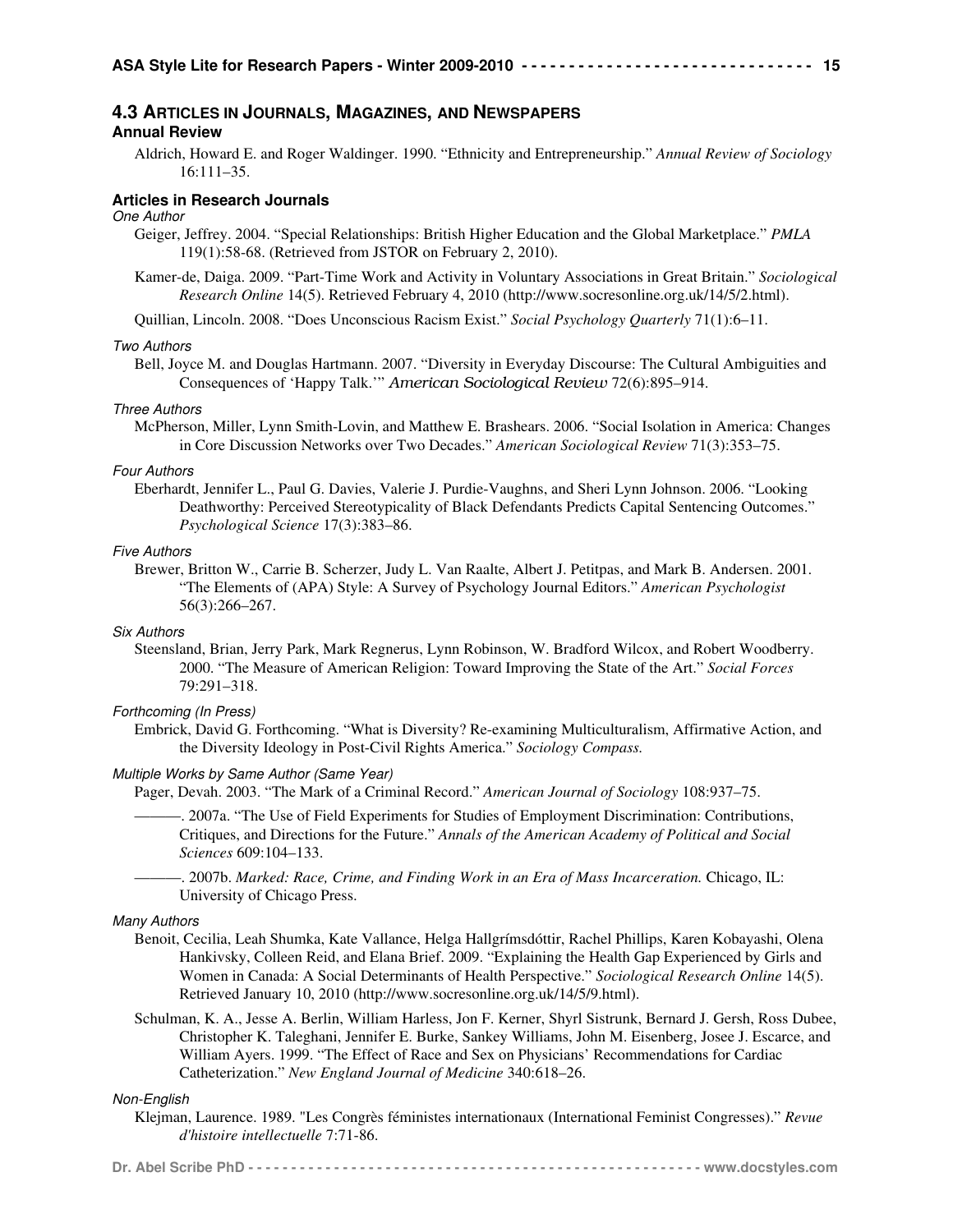#### **Newspapers & Magazines**

#### Book Review (Newspaper)

Camhi, Leslie. 1999. "Art of the City." Review of *New York Modern: The Arts and the City*, by W. B. Scott, and P. M. Rutkoff. *Village Voice*, June 15, p. 154.

#### Magazine Article

Wilson, Edward O. 1998. "Back from Chaos." *Atlantic Monthly*, March, pp. 41-62.

#### Newspaper (No Author)

*Economist*. 1995. "Taking the Business Cycle's Pulse." *Economist*, October 28, pp. 89-90.

#### Newspaper Articles

Fountain, Henry. 2006. "The Lonely American Just Got a Bit Lonelier." *New York Times,* July 2.

Goodman, Peter S. 2008. "A Hidden Toll on Employment: Cut to Part Time." *New York Times,* July 31, pp. C1, C12.

Krugman, Paul. 2008. "Crisis of Confidence." *New York Times,* April 14, p. A27.

## **4.4 BOOKS AND CHAPTERS**

## General Form

Blankenhorn, David. 2007. *The Future of Marriage.* New York: Encounter Books.

Drèze, Jean and Amartya Sen. 1989. *Hunger and Public Action*. Oxford, UK: Oxford University Press.

Fiorina, Morris P., Samuel J. Abrams, and Jeremy C. Pope. 2005. *Culture War? The Myth of a Polarized America.* New York: Pearson Longman.

#### Corporate Author

American Sociological Association. 2007. *American Sociological Association Style Guide.* 2nd ed. Washington, DC: American Sociological Association.

#### Compilation - Collection - Edited Book

- Clausen, John A. 1972. "The Life Course of Individuals." Pp. 457-514 in *Aging in Society*. Vol. 3, *A Sociology of Age Stratification*, edited by M. W. Riley, M. Johnson, and A. Foner. New York: Russel Sage.
- England, Paula, Karen Christopher, and Lori L. Reid. 1999. "Gender, Race, Ethnicity, and Wages." Pp. 139–82 in *Latinas and African American Women at Work: Race, Gender, and Economic Inequality,* edited by I. Browne. New York: Russell Sage.
- Freeman, Richard B. 2007. "The Great Doubling: The Challenge of the New Global Labor Market." Pp. 55–65 in *Ending Poverty in America: How to Restore the American Dream,* edited by J. Edwards, M. Crain, and A. L. Kalleberg. New York: The New Press.

### Editor(s) as Author

Gallie, Duncan, ed. 2007. *Employment Regimes and the Quality of Work.* Oxford, UK: Oxford University Press.

Wissoker, Douglas, Wendy Zimmermann, and George Galster, eds. 1998. *Testing for Discrimination in Home Insurance.* Washington, DC: Urban Institute Press.

#### Multivolume Work (Named Volume) (Translation)

Braudel, F. 1984. *The Perspective of the World*. Volume III, *Civilization and Capitalism 15th-18th Century*. Translated by S. Reynolds. New York: Harper & Row.

#### Non-English Book

Hadot, Pierre. 1993. *Exercices spirituels et philosophie antiques* (Spiritual Exercises and Ancient Philosophies). 3d ed. Paris, France: Institut d'Etudes Augustiniennes.

#### Online Book

Hacker, Diana. 1997. *Research and Documentation in the Electronic Age*. Bedford Books. Retrieved October 6, 1998 (http://www.bedfordbooks.com/).

#### **Reprint**

Allport, Gordon W. [1954] 1979. *The Nature of Prejudice*. Reprint, Cambridge, MA: Addison-Wesley.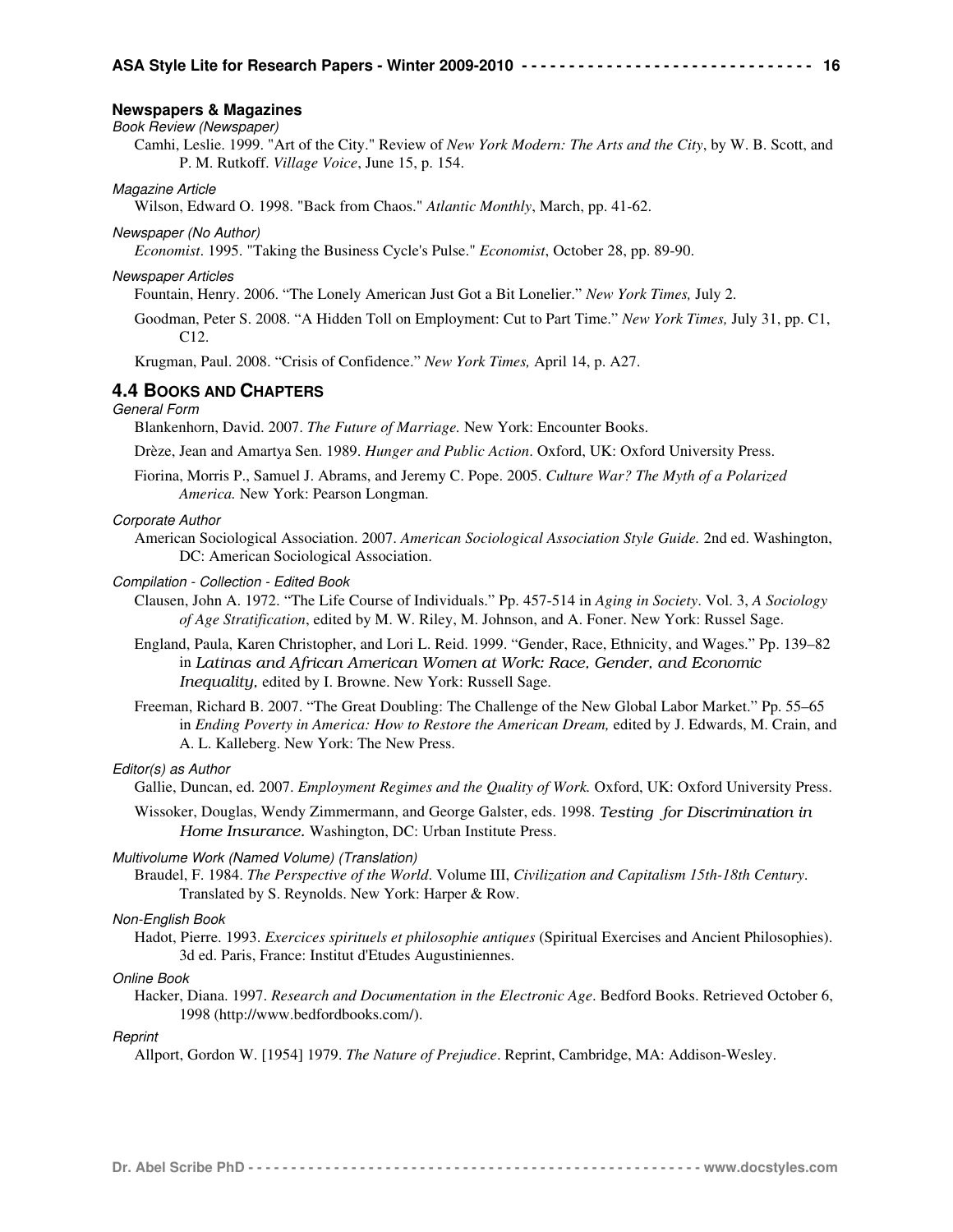## **4.5 PAPERS, REPORTS, & WEB PAGES**

## Conference Paper (Published)

Kuroda, S-Y. 1988. "Whether We Agree or Not: A Comparative Syntax of English and Japanese." Pp. 103-43 in *Papers from the Second International Workshop on Japanese Syntax*, edited by W. J. Poser. Stanford, CA: CSLI.

#### Conference Paper (Unpublished)

Wright, Erik Olin. 2008. "Three Logics of Job Creation in Capitalist Economies." Presentation at the 103rd Annual Meetings of the American Sociological Association, panel on "Globalization and Work: Challenges and Responsibilities," Boston, MA, August.

### **Dissertation**

Downey, Douglas B. 1992. "Family Structure, Parental Resources, and Educational Outcomes." Ph.D. dissertation, Department of Sociology, Indiana University, Bloomington, IN.

#### Reports

- Bloom, Dan and Donald Winstead. 2002. *Sanctions and Welfare Reform.* Welfare Reform and Beyond Initiative Policy Brief #12. Washington, DC: Brookings Institution. Retrieved October 10, 2007 (http://www.mdrc.org/publications/191/policybrief.html).
- Morrissey, Elizabeth. 1991. "Work and Poverty in Metro and Nonmetro Areas." Rural Development Research Report No. 81. U.S. Department of Agriculture, Washington, DC.

#### Unpublished Paper

Hare, Denise. 1991. "Rural Non-Agricultural Activities and Their Impact on the Distribution of Income: Evidence from Farm Households in Southern China." Economics Department, Reed College, Portland, OR. Unpublished manuscript.

#### Web Page (Published?)

- Family Research Council. 2007. "Questions and Answers: What's Wrong with Letting Same-Sex Couples 'Marry'?" July 26, Washington, DC. Retrieved August 15, 2007 (http://www.frc.org).
- Pew Research Center. 2009. *Pew Internet and American Life Surveys, March 2000–December 2008.* Retrieved March 12, 2009 (http://www.pewinternet.org/trends/Internet\_Adoption\_Jan\_2009.pdf).

#### Working Paper (Published)

Fryer, Ronald G., Jr. and Steven D. Levitt. 2003. "The Causes and Consequences of Distinctively Black Names." NBER Working Paper 9938. National Bureau of Economic Research, Chicago, IL.

#### **4.6 REFERENCE WORKS**

#### **Archive**

Hurja, Emil. 1935. Material Relating to the *National Inquirer*. Presidential Preference Polls. Hurja Papers, Boxes 70-72, FDR Library, Hyde Park, NY.

#### Computer Program

Boehmke, Frederick J. 2005. *DURSEL: A Program for Duration Models with Sample Selection* (Stata version). Version 2.0. Iowa City, IA: University of Iowa. Retrieved September 3, 2007 (http://myweb.uiowa.edu/fboehmke/methods).

#### Data Sets

- American Religion Data Archive (ARDA). 2005. "Summary Information on the Religious Congregations and Membership Data Used for Mapping and Report Features." Retrieved September 7, 2005 (http://thearda.com/arda.asp?Show=Home).
- Saguro Seminar. 2006. "2006 Social Capital Survey." Harvard Kennedy School. Retrieved December 14, 2007 (http://www.ksg.harvard.edu/saguaro/2006sccs.htm).
- Veenhoven, Ruut. 1992. "Happiness in Nations." *World Database of Happiness, Distributional Findings in Nations.* Erasmus University Rotterdam. Retrieved December 4, 2006 (http://www.worlddatabaseofhappiness.eur.nl).

#### Dictionary (No Author)

*American Heritage Dictionary of the English Language*. 1992. 3d ed. Boston, MA: Houghton Mifflin.

**Dr. Abel Scribe PhD - - - - - - - - - - - - - - - - - - - - - - - - - - - - - - - - - - - - - - - - - - - - - - - - - - - - - www.docstyles.com**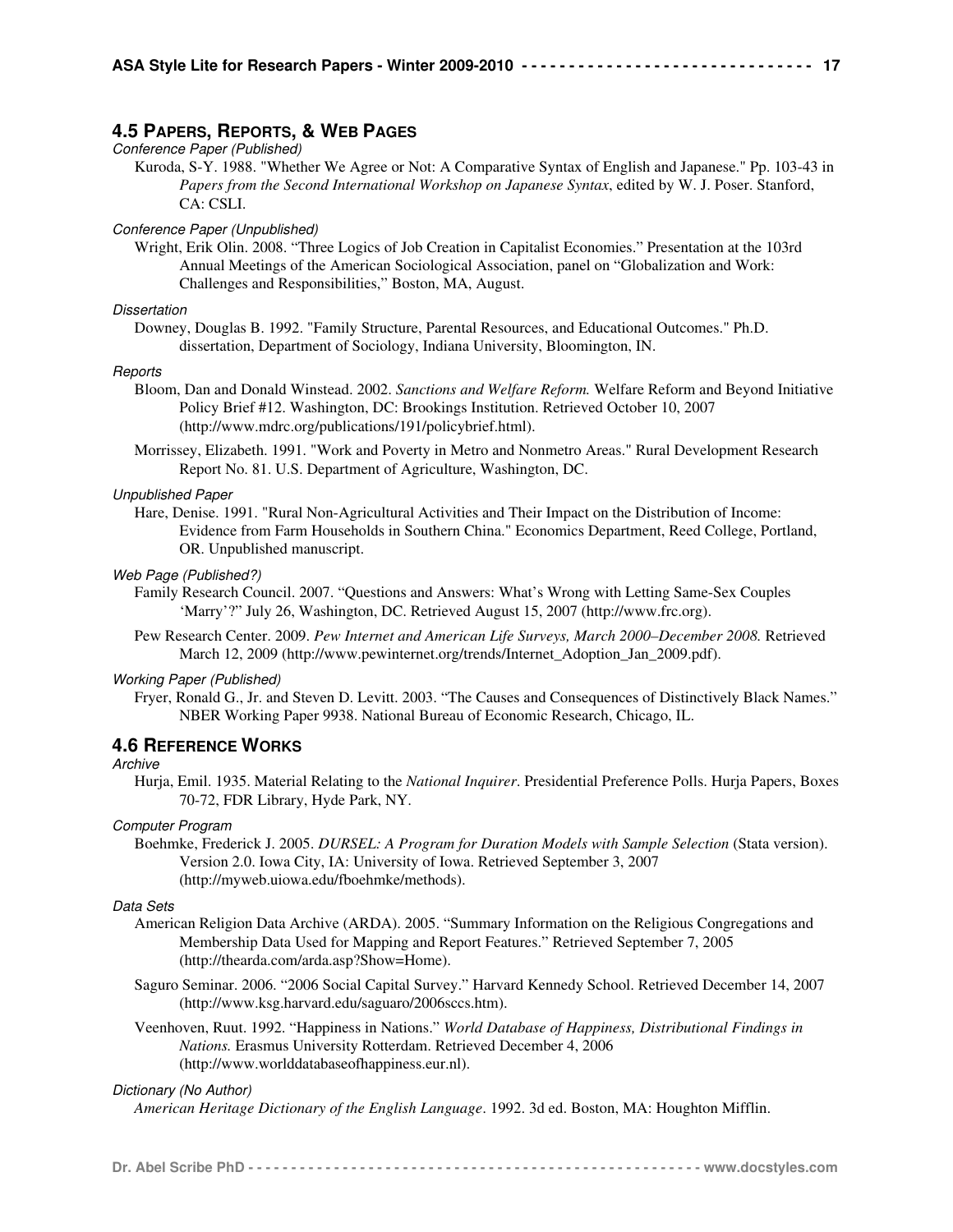### Encyclopedia Article

Alwin, Duane F. 1992. "Equity Theory." Pp. 563-75 in *Encyclopedia of Sociology*, edited by E. F. Borgatta and M. L. Borgatta. New York: Macmillan.

## Encyclopedia (CD-ROM)

*Compton's Interactive Encyclopedia*. 1994. "Genetic Engineering." *Compton's Interactive Encyclopedia, Version 2.0* [CD-ROM]. Carlsbad, CA: Compton's New Media, Inc.

## Encyclopedia (Online)

*Britannica Online*. 1995. "Stock Market Crash in 1929." *Britannica On-line*. Retrieved May 1, 1998 (http://www.eb.com/).

## Statistical Abstract & Census Data

- U.S. Bureau of the Census. 1993. "Higher Education Price Indexes: 1965-1991." Table 277 in *Statistical Abstract of the United States: 1993*, 113th edition. Washington, DC: US Government Printing Office.
- U.S. Bureau of the Census. 2004. "U.S. Interim Projections by Age, Sex, Race, and Hispanic Origin." Retrieved May 14, 2008 (http://www.census.gov/ipc/www/usinterimproj).

# **REFERENCES CITED IN ASA LITE**

- American Psychological Association. 2001. Publication Manual of the American Psychological Association. 5th ed. Washington, DC: American Psychological Association.
- American Sociological Association. 2007. American Sociological Association Style Guide. 2nd ed. Washington, DC: American Sociological Association.

CMS. See University of Chicago Press.

- Turabian, Kate L. 2007. A Manual for Writers of Term Pares, Theses, and Dissertations. 7th ed. Chicago, IL: University of Chicago Press.
- University of Chicago Press. 2003. The Chicago Manual of Style. 15th ed. Chicago, IL: University of Chicago Press.